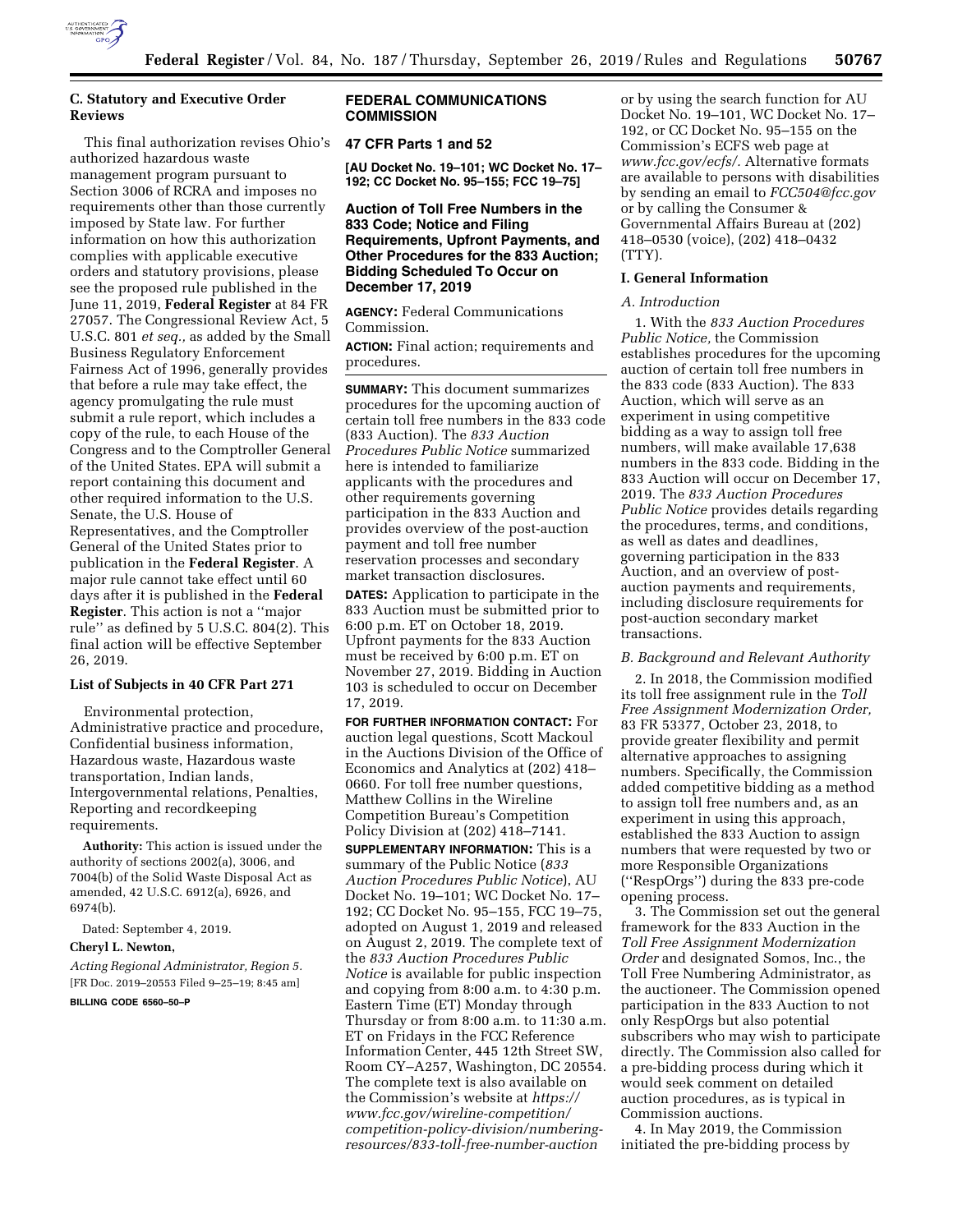releasing a public notice seeking comment on auction procedures to be used in the 833 Auction. Seven parties submitted filings in response to the *833 Auction Comment Public Notice,* 84 FR 24424, May 28, 2019.

5. Section 251(e)(1) of the Communications Act of 1934, as amended (the Act), empowers the Commission to ensure that toll free numbers are allocated in an equitable and orderly manner that serves the public interest. Pursuant to this statutory mandate, the Commission has the authority to set policy with respect to all facets of numbering administration in the United States, and must do so in an efficient, fair, and orderly manner. As in the *Toll Free Assignment Modernization Order,* the actions the Commission takes in the *833 Auction Procedures Public Notice* are designed to meet the statutory requirement that numbers be made ''available on an equitable basis,'' by establishing auction and secondary market procedures that are efficient, orderly, and fair.

6. In addition to the *Toll Free Assignment Modernization Order,* other Commission decisions and rules provide additional information useful to any party interested in participating in the 833 Auction. For example, many of the application and bidding requirements set forth in the *833 Auction Procedures Public Notice* are based on the Commission's general competitive bidding rules. Thus, prospective applicants should familiarize themselves with those rules, including recent amendments and clarifications, as well as Commission decisions in proceedings regarding competitive bidding procedures and application requirements.

7. Moreover, as part of their due diligence responsibilities, applicants must be thoroughly familiar with the procedures, terms, and conditions contained in *833 Auction Procedures Public Notice* and any future public notices that may be released in the 833 Auction proceeding (AU Docket No. 19– 101, WC Docket No. 17–192, CC Docket No. 95–155). The terms contained in the Commission's rules, relevant orders, and public notices are not negotiable. The Commission may amend or supplement the information contained in its public notices at any time and will issue public notices to convey new or supplemental information to applicants. It is the responsibility of all applicants to remain current with all Commission rules and with all public notices pertaining to the 833 Auction. Copies of most auctions-related Commission documents, including public notices,

can be retrieved at *[www.fcc.gov/](http://www.fcc.gov/auctions)  [auctions,](http://www.fcc.gov/auctions)* and copies of documents related to the 833 Auction can be retrieved at *[https://www.fcc.gov/](https://www.fcc.gov/wireline-competition/competition-policy-division/numbering-resources/833-auction) [wireline-competition/competition](https://www.fcc.gov/wireline-competition/competition-policy-division/numbering-resources/833-auction)[policy-division/numbering-resources/](https://www.fcc.gov/wireline-competition/competition-policy-division/numbering-resources/833-auction) [833-auction.](https://www.fcc.gov/wireline-competition/competition-policy-division/numbering-resources/833-auction)* Additionally, documents are available through Somos at *[http://](http://auction.somos.com/) [auction.somos.com/](http://auction.somos.com/)* and at the Commission's headquarters, located at 445 12th Street SW, Washington, DC 20554, during normal business hours.

#### *C. Toll Free Numbers Offered in 833 Auction*

8. In the 833 pre-code opening process, the Commission's Wireline Competition Bureau authorized RespOrgs to identify up to 2,000 desired numbers in the 833 code and submit a request for those numbers to Somos. Somos identified 17,638 toll free numbers as requested by two or more RespOrgs and placed those numbers in unavailable status. In the *Toll Free Assignment Modernization Order,* the Commission announced that the rights to use these 17,638 toll free numbers in the 833 code would be offered in the 833 Auction.

9. The Commission, in the *Toll Free Assignment Modernization Order,*  provided one exception to making these numbers available in the 833 Auction by allowing government entities and nonprofit health and safety organizations to file petitions to set aside numbers from the auction for use for public health and safety purposes. On April 16, 2019, the Wireline Competition Bureau released a Public Notice seeking petitions to set aside toll free numbers pursuant to this exception. No petitions were submitted. Consequently, all 17,638 numbers previously identified as having multiple requests will be offered in the 833 Auction. 833 Auction applicants must select the toll free numbers (from the available list) for which they may bid on their auction applications. If a particular available toll free number is not selected on *any* auction application, it will not be available in the auction. A complete list of these 17,638 numbers is available in electronic format only at *[http://](http://auction.somos.com/) [auction.somos.com/.](http://auction.somos.com/)* 

## *D. Auction Specifics*

## 1. Auctioneer

10. In the *Toll Free Assignment Modernization Order,* the Commission designated Somos as the auctioneer for the 833 Auction. As such, Somos will be required to implement the procedures established in the *833 Auction Procedures Public Notice* to conduct the auction, including: Accepting applications to participate in the

bidding (auction applications); reviewing the applications for sufficiency; accepting upfront payments; announcing which applicants are qualified to bid (qualified bidders); accepting and processing the bids; announcing the winning bidders; and accepting final payments. To accomplish these tasks, Somos must provide an online system(s) for the 833 Auction that will accept auction applications and bids (collectively Somos Auction System) and Somos must provide procedures to accept both upfront and final payments.

### 2. Auction Dates and Deadlines

11. The following dates and deadlines apply to the 833 Auction:

- Auction Registration, Application, and Bidding Tutorials Available (via internet)–No later than September 11, 2019
- Auction Application (FCC Form 833) Filing Window Opens—October 7, 2019; 12:00 noon Eastern Time (ET)
- Auction Application (FCC Form 833) Filing Window Deadline—October 18, 2019; 6:00 p.m. ET
- Upfront Payments—November 27, 2019; 6:00 p.m. ET
- Mock Auction—December 13, 2019
- Bidding in the 833 Auction—December 17, 2019
- 3. Requirements for Participation

12. Those wishing to participate in the 833 Auction must:

• Register for an Auction ID online through the Somos Auction System;

• Submit an auction application (FCC Form 833) electronically through the Somos Auction System prior to 6:00 p.m. ET on October 18, 2019, following filing procedures set forth in the *833 Auction Procedures Public Notice* and any FCC Form 833 instructions provided by Somos;

• Submit a sufficient upfront payment to Somos by 6:00 p.m. ET on November 27, 2019, following the procedures set forth in the *833 Auction Procedures Public Notice;* and

• Comply with all provisions outlined in the *833 Auction Procedures Public Notice* and applicable Commission rules and orders.

## **II. Implementation of 833 Auction Principles**

13. In the *Toll Free Assignment Modernization Order,* the Commission established certain principles to promote the transparency and efficiency of the 833 Auction, and reduce the potential for conflicts of interest and anticompetitive strategic behavior by participants. The Commission sought comment in the *833 Auction Comment*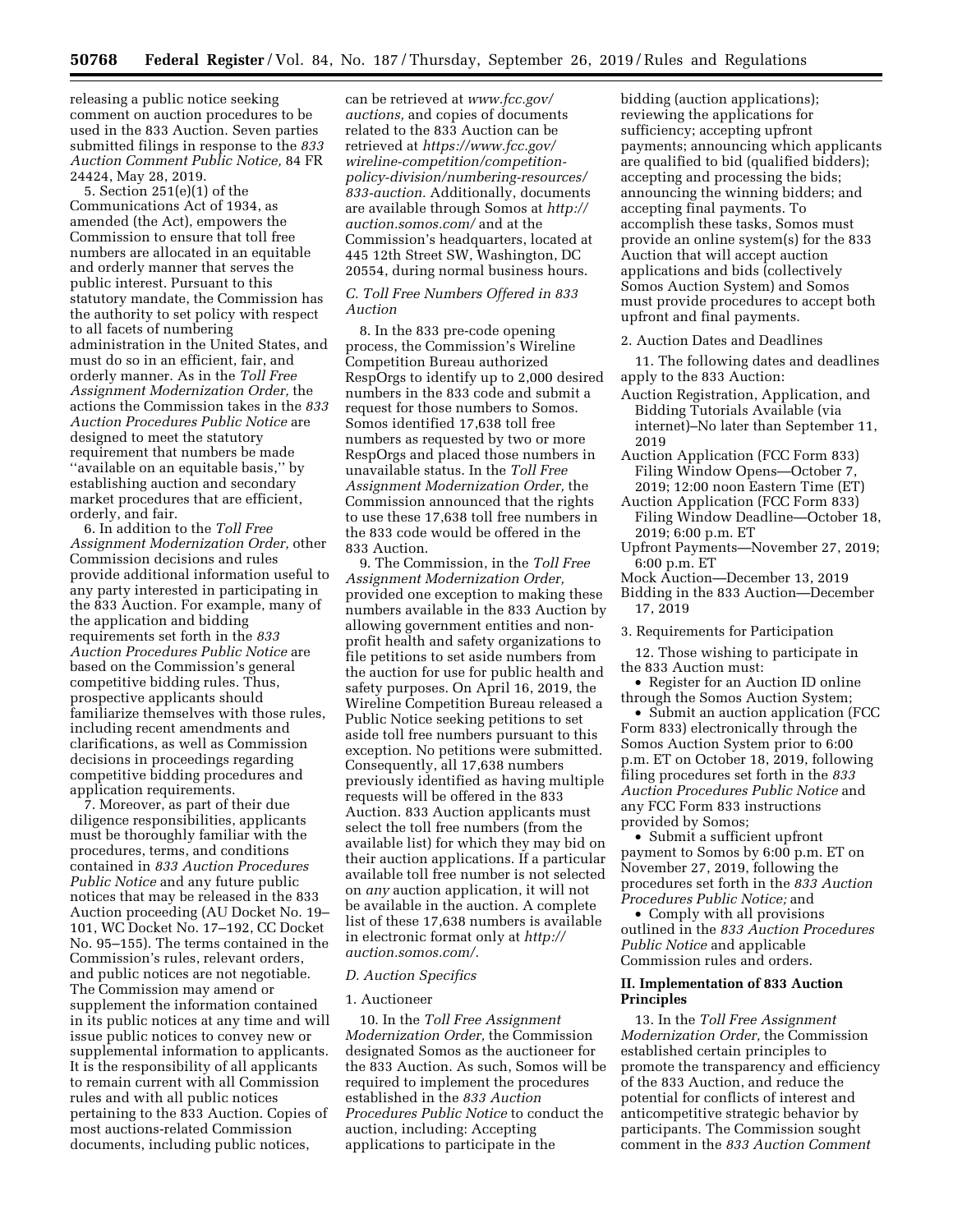*Public Notice* on specific procedures to implement these principles, and in the *833 Auction Procedures Public Notice,*  the Commission describes how these principles will be implemented for the 833 Auction.

## *A. Participation Through Single Applicant and Application*

14. The Commission adopts the proposal in the *833 Auction Comment Public Notice* to allow a potential subscriber to participate in the 833 Auction either (1) through a RespOrg that will bid on all the numbers in which the subscriber is interested in acquiring, or (2) by submitting its own application and bidding for all the numbers in which it is interested. Thus, a potential subscriber cannot selectively choose to be represented by a RespOrg to bid on its behalf for some numbers and submit an application on its own to bid for other numbers.

15. In the *Toll Free Assignment Modernization Order,* the Commission required that potential subscribers participate in the 833 Auction through only a single auction applicant. In the *833 Auction Comment Public Notice,*  the Commission proposed to implement this principle by requiring that a potential subscriber may participate either through a RespOrg that will bid on all the numbers that the subscriber is interested in acquiring, or by submitting its own application and bidding for all of the numbers in which it is interested. The Commission received one comment on this issue. CenturyLink agrees with the Commission's proposal, asserting that this ''bright line on participation'' will help parties clarify their roles and promote the integrity of the auction process. The Commission agrees with CenturyLink's assessment and also believes the proposed application procedure is consistent with the requirement that a potential subscriber may participate through only a single auction applicant, which is necessary to implement the prohibition on certain communications, and with the decision to prohibit certain agreements among auction applicants. Thus, the Commission adopts the application procedure as proposed. If a potential subscriber is represented on applications submitted by multiple RespOrgs, or files its own application and is also represented on a RespOrg application, only one of the applications on which it is represented may become qualified to bid (*i.e.,* any additional subscriber application(s) will be dismissed and/or any additional RespOrg applications will not be found qualified to bid for the potential

subscriber's selected toll free number(s)).

16. In the *833 Auction Comment Public Notice,* the Commission proposed two certifications in the auction application related to the single applicant/application mandate. First, it proposed that the auction application require that each applicant certify that (i) if it is bidding on its own behalf, it is also not participating in the auction through another entity, and/or (ii) if it is bidding on behalf of potential subscriber(s), it is not aware that the potential subscriber(s) are participating through another applicant. Second, the Commission proposed requiring each applicant to certify that it, or any commonly-controlled entity, is not submitting multiple applications in the 833 Auction. The Commission received no comments on the proposed certifications, and concludes that the certifications should aid in enforcing the single applicant/application mandate. Thus, every applicant must certify in its auction application that: (1) It is not participating in the auction through another entity; (2) it is not aware that any entity on whose behalf it is bidding is participating through another applicant; and (3) it, or any commonly-controlled entity, is not submitting multiple applications in the 833 Auction. This language clarifies language proposed in the *833 Auction Comment Public Notice* in order to emphasize that the requirement to bid only through a single applicant applies to every applicant, regardless of whether it is bidding on its own behalf, or on behalf of another entity. Moreover, by ''commonly-controlled entity,'' the Commission means an entity that controls or is controlled by another party.

17. To identify commonly controlled entities in the 833 Auction, the *833 Auction Comment Public Notice*  proposed to define a ''controlling interest'' as an individual or entity with positive or negative de jure or de facto control of the applicant. As noted in the 833 Auction Comment Public Notice, the Commission's part 1 rules state that de jure control includes holding 50 percent or more of the voting stock of a corporation or holding a general partnership interest in a partnership. Ownership interests that are held indirectly by any party through one or more intervening corporations may be determined by successive multiplication of the ownership percentages for each link in the vertical ownership chain and application of the relevant attribution benchmark to the resulting product, except that if the ownership percentage for an interest in any link in the chain

meets or exceeds 50 percent or represents actual control, it may be treated as if it were a 100 percent interest. De facto control is determined on a case-by-case basis. Examples of de facto control include constituting or appointing 50 percent or more of the board of directors or management committee; having authority to appoint, promote, demote, and fire senior executives that control the day-to-day activities of the entity; or playing an integral role in management decisions.

18. The *833 Auction Comment Public Notice* also sought comment on a presumption of control by spouses and immediate family members. In this context ''immediate family member'' would mean father, mother, husband, wife, son, daughter, brother, sister, father- or mother-in-law, son- or daughter-in-law, brother- or sister-inlaw, step-father or -mother, step-brother or -sister, step-son or -daughter, half brother or sister. The Commission proposed to place the burden on applicants to sufficiently demonstrate that spouses or family members should not be treated as having an identity of interest such that it creates common control, and that where the presumption has not been adequately rebutted, such spouses and family members will be subject to the prohibition on submission of multiple auction applications by commonly controlled entities.

19. One commenter, 1–800 Contacts, opposes the Commission's proposal for defining the controlling interests of auction applicants, arguing that many toll free number subscribers are commonly owned ''through large investment funds or corporate conglomerates,'' but ''have no day-today involvement with each other'' and therefore, should be allowed to bid separately without having to develop a coordinated bidding strategy. 1–800 Contacts advocates a more lenient approach to controlling interests that would allow commonly owned (but not commonly controlled) entities to participate separately in the auction, specifically suggesting limiting control to ''de jure control combined with actual day-to-day involvement in the operational activities of the company.''

20. In the *Toll Free Assignment Modernization Order,* the Commission stated that, while it would seek comment and decide how to define parties with common controlling interests in the pre-auction process, it anticipated using the Commission's definitions adopted for similar purposes in its spectrum auctions (*e.g.,*  § 1.2105(a)(4)(i) of the Commission's rules). The Commission is unconvinced by the arguments of 1–800 Contacts, and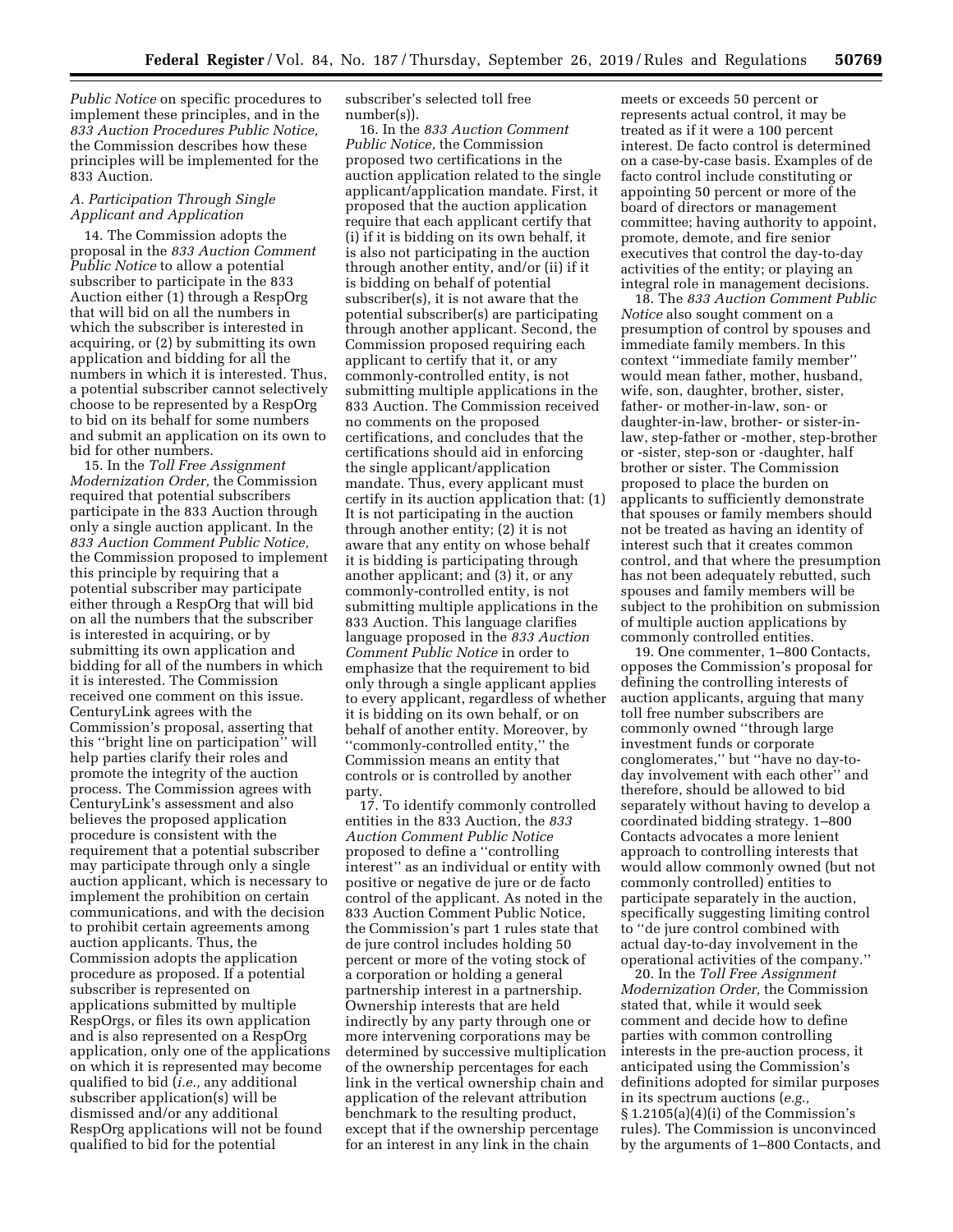it adopts the controlling interest standard as proposed in the *833 Auction Comment Public Notice*—*i.e.,* an individual or entity with positive or negative de jure or de facto control. Because entities that have control (either legal control or actual control) can behave in a coordinated fashion, entities with common controlling interests should not be able to participate through separate entities in the auction. Moreover, such an approach is simpler and is consistent with the Commission's approach for its spectrum auctions. As 1–800 Contacts itself notes, requiring a determination of actual day-to-day involvement (in addition to de jure control) would be subjective and may be difficult for other auction participants and Somos to definitively make. Further, unlike 1–800 Contacts, the Commission believes that the experimental nature of this auction supports consistency with the same standard that it uses in Commission auctions. If it uses the same standard applied in Commission auctions, participants in the 833 Auction can rely on any prior experience in Commission auctions and on Commission precedent for guidance. Thus, the Commission concludes that the controlling interest standard as proposed in the *833 Auction Comment Public Notice* is preferable and therefore adopts the proposal.

21. The Commission received no comments on the presumption of control by spouses and immediate family members proposed in the *833 Auction Comment Public Notice.*  Therefore, it adopts the presumptions (and definitions) set forth therein, and notes that if an applicant wishes to rebut a presumption of control by a spouse or family member, it should do so in a narrative explanation to its auction application.

22. Additionally, the Commission reiterates that any 833 Auction applicants that have overlapping noncontrolling interests must take steps to prevent communicating bid information with each other. Specifically, applicants with overlapping non-controlling interests must certify they have established internal controls to preclude any person acting on behalf of an applicant from possessing information about the bids or bidding strategies of more than one applicant or communicating such information to another person acting on behalf of and possessing such information regarding another applicant. The Commission will include such a certification in the auction application.

# *B. Prohibition on Certain Communications and Compliance With Antitrust Laws*

23. Each applicant in the 833 Auction is prohibited from cooperating or collaborating with any other applicant with respect to its own, or one another's, or any other competing applicant's bids or bidding strategies. Each applicant will be prohibited from communicating, with any other applicant in any manner, the substance of its own, or one another's, or any other competing applicant's bids or bidding strategies (including with respect to the post-auction market for toll free numbers). The Commission proposed this prohibition in the *833 Auction Comment Public Notice* to reinforce existing antitrust laws, facilitate detection of collusive conduct, and deter anticompetitive behavior. The Commission received no comments on this proposal and therefore, for the reasons stated in proposing it, the Commission adopts the prohibition on certain communications for the 833 Auction.

1. Entities Subject to the Prohibition on Certain Communications

24. For purposes of the prohibition on certain communications, an ''applicant'' in the 833 Auction includes: (i) All controlling interests in the entity submitting the auction application; (ii) all holders of partnership and other ownership interests and any stock interest amounting to 10 percent or more of the entity, or outstanding stock, or outstanding voting stock of the entity submitting the auction application; (iii) all officers and directors of that entity; and (iv) any entity listed as a potential subscriber on whose behalf the entity submitting the auction application will be bidding. As in the Commission's spectrum auctions, in the case of a consortium, each member of the consortium shall be considered to have a controlling interest in the consortium. The Commission proposed in the *833 Auction Comment Public Notice* to define ''applicant'' broadly for the purposes of the prohibition on certain communications, consistent with its spectrum license and universal service support auctions. One commenter, 1– 800 Contacts, supports the proposal, stating that applying the prohibition broadly ''will help ensure the integrity of the auction process.'' The Commission agrees with this assessment and adopts the definition of applicant for purposes of the prohibition as proposed.

2. Prohibition Applies Until Final Payment With Late Fee Deadline

25. The prohibition on certain communications for the 833 Auction will begin at the deadline for submitting auction applications (*i.e.,* 6:00 p.m. on October 18, 2019) and will end at the deadline for winning bidders to submit their final payments with a late fee (*i.e.,*  15 business days after the winning bidders are announced).

26. In the *833 Auction Comment Public Notice,* the Commission stated that the prohibition on certain communications will begin at the auction application deadline and will end ''at the post-auction deadline for winning bidders to submit their final payments (which will be announced by Somos after bidding concludes).'' The Commission clarifies that, for ''final payment deadline,'' it will use the deadline for winning bidders to submit their final payments with a late fee. In the Commission's spectrum auctions, the prohibition on certain communications runs until the down payment deadline, and in its auctions for universal service support, the prohibition runs until the post-auction deadline for winning bidders to submit applications for support. For the 833 Auction, because winning bidders have neither a down payment nor a postauction application requirement, the most analogous point is the final payment. However, the final payment in this auction can be made up to an additional five business days after the final payment deadline so long as it is submitted with a late fee. Since the rationale to extend the prohibited communications period until after bidding applies equally during the period in which an applicant can submit the final payment with a late fee, the Commission clarifies that the prohibition will run until that last deadline (*i.e.,* 15 business days after Somos announces the winning bidders).

3. Scope of the Prohibition on Certain Communications

27. As proposed in the *833 Auction Comment Public Notice,* an applicant will be prohibited from communicating, with any other applicant in any manner, the substance of its own, or one another's, or any other competing applicant's bids or bidding strategies (including with respect to the postauction market for toll free numbers). In addition to express statements of bids and bidding strategies, the prohibition against communicating ''in any manner'' includes public disclosures as well as private communications and indirect or implicit communications.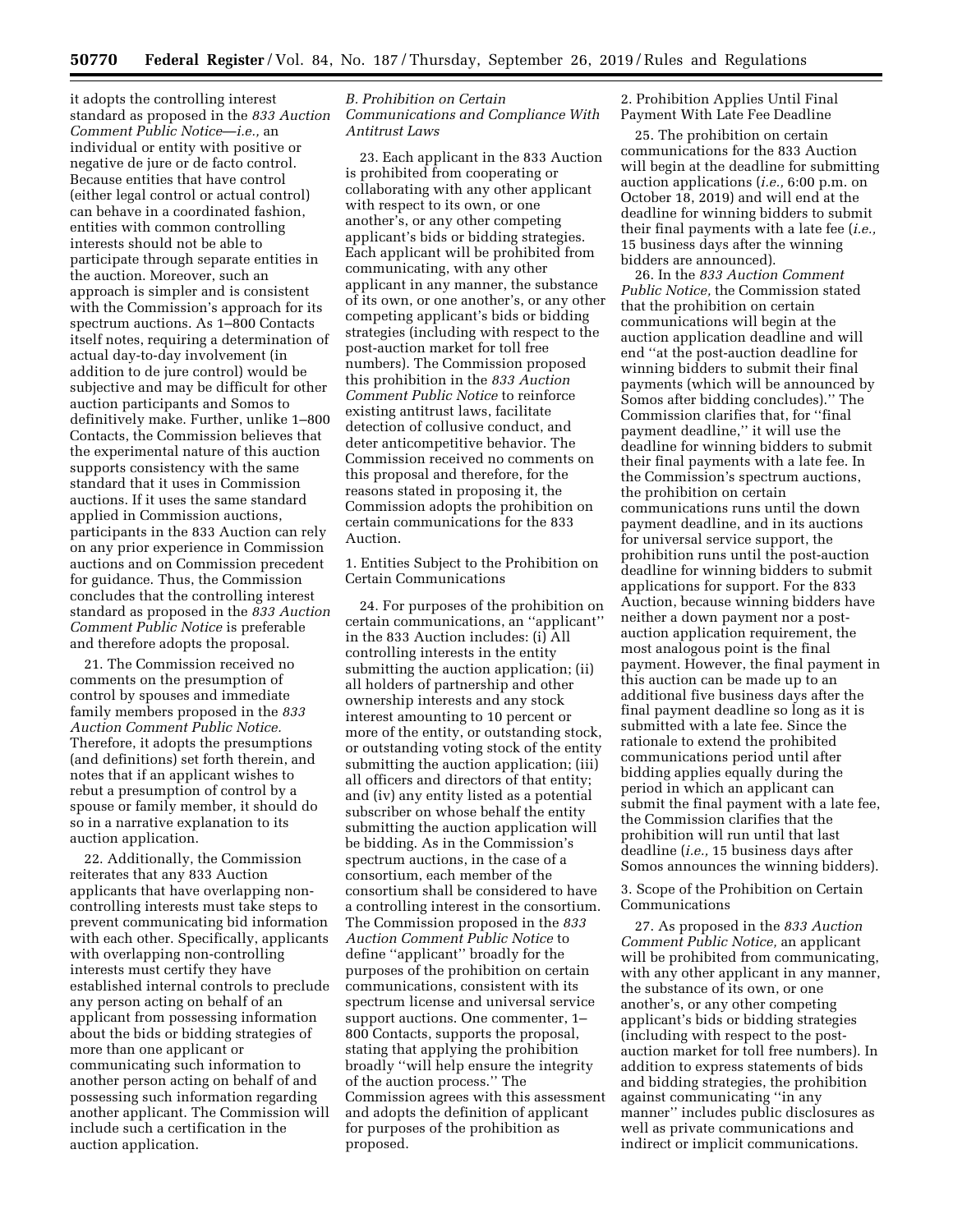Consequently, an applicant must take care to determine whether its auctionrelated communications may reach another applicant. The Commission reminds applicants that they must determine whether their communications with other parties are permissible once the prohibition begins at the deadline for submitting auction applications, even before the public notice identifying applicants is released.

28. Applicants should take special care in circumstances where their officers, directors, and employees may receive information directly or indirectly relating to any applicant's bids or bidding strategies. Such information may be deemed to have been received by the applicant under certain circumstances. For example, Commission staff have found that where an individual serves as an officer and director for two or more applicants, the bids and bidding strategies of one applicant are presumed conveyed to the other applicant through the shared officer, which creates an apparent violation of the rule.

29. As noted in the *833 Auction Comment Public Notice,* the prohibition will not apply to all communications between or among applicants; it will apply only to any communications conveying, in whole or part, directly or indirectly, the applicant's or a competing applicant's bids or bidding strategy (including with respect to the post-auction market for toll free numbers). Thus, communications, including business discussions and negotiations, unrelated to the toll free numbers being offered in the 833 Auction and that do not convey information about the numbers being auctioned or bidding strategies are not prohibited. Moreover, not all auctionrelated information is necessarily covered by the prohibition. For example, communicating merely whether a party has or has not applied to participate in the 833 Auction should not violate the prohibition. In contrast, communicating how a party will participate, including specific numbers or bid amounts, and/or whether or not a party will place bids, would convey bid or bidding strategies and therefore is prohibited.

30. Although the restriction does not prohibit business discussions and negotiations among auction applicants that are not auction related, each applicant must remain vigilant not to communicate, directly or indirectly, information that affects, or could affect, bids or bidding strategies. Certain discussions might touch upon subject matters that could convey price or geographic information related to

bidding strategies. Such subject areas include, but are not limited to, management, sales, local marketing agreements, and other transactional agreements.

31. The Commission also cautions applicants that bids or bidding strategies may be communicated outside of situations that involve one party subject to the prohibition communicating privately and directly with another such party. For example, the Commission has warned that prohibited ''communications concerning bids and bidding strategies may include communications regarding capital calls or requests for additional funds in support of bids or bidding strategies to the extent such communications convey information concerning the bids and bidding strategies directly or indirectly.'' Moreover, the Commission previously found a violation of the rule against prohibited communications when an applicant used the Commission's bidding system to disclose ''its bidding strategy in a manner that explicitly invited other auction participants to cooperate and collaborate . . . in specific markets'' and has placed auction participants on notice that the use of its bidding system ''to disclose market information to competitors will not be tolerated and will subject bidders to sanctions.''

32. Likewise, when completing an auction application, each applicant should avoid any statements or disclosures that may violate the prohibition on certain communications, particularly in light of the limited information procedures in effect for the 833 Auction. Specifically, an applicant should avoid including any information in its auction application that might convey information regarding its toll free number selections, as applicable, such as referring to certain toll free numbers in describing agreements, including any information in application attachments that will be publicly available that may otherwise disclose the applicant's toll free number selections, or using applicant names that refer to numbers being offered.

33. Applicants also should be mindful that communicating non-public application or bidding information publicly or privately to another applicant may violate the prohibition on certain communications even though that information subsequently may be made public during later periods of the application or bidding processes.

# 4. Communicating With Third Parties

34. The 833 Auction's prohibition on certain communications does not prohibit an applicant from

communicating bids or bidding strategies to a third-party, such as a consultant or consulting firm, counsel, or lender. The applicant should take appropriate steps, however, to ensure that any third party it employs for advice pertaining to its bids or bidding strategies does not become a conduit for prohibited communications to other specified parties, as that would violate the prohibition. For example, an applicant might require a third party, such as a lender, to sign a nondisclosure agreement before the applicant communicates any information regarding bids or bidding strategy to the third party. Within thirdparty firms, separate individual employees, such as attorneys or auction consultants, may advise individual applicants on bids or bidding strategies, as long as such firms implement firewalls and other compliance procedures that prevent such individuals from communicating the bids or bidding strategies of one applicant to other individuals representing separate applicants. Although firewalls and/or other procedures should be used, their existence is not an absolute defense to liability if a violation has occurred.

35. As Commission staff have explained in the context of the Broadcast Incentive Auction, in the case of an individual, the objective precautionary measure of a firewall is not available. As a result, an individual that is privy to bids or bidding information of more than one applicant presents a greater risk of becoming a conduit for a prohibited communication. The Commission will take the same approach to interpreting the prohibited communications rule in the 833 Auction. Moreover, the Commission emphasizes that whether a prohibited communication has taken place in a given case will depend on all the facts pertaining to the case, including who possessed what information, what information was conveyed to whom, and the course of bidding in the auction.

36. For purposes of the 833 Auction, the Commission prohibits separate applicants from designating the same individual on their auction applications to serve as an authorized bidder. This prevents a single individual with knowledge of the bidding strategies of more than one applicant from conveying (even unintentionally) advice to any of those applicants that is influenced by his or her knowledge about another applicant's bids or bidding strategies in violation of the prohibition on certain communications among auction applicants. A violation of the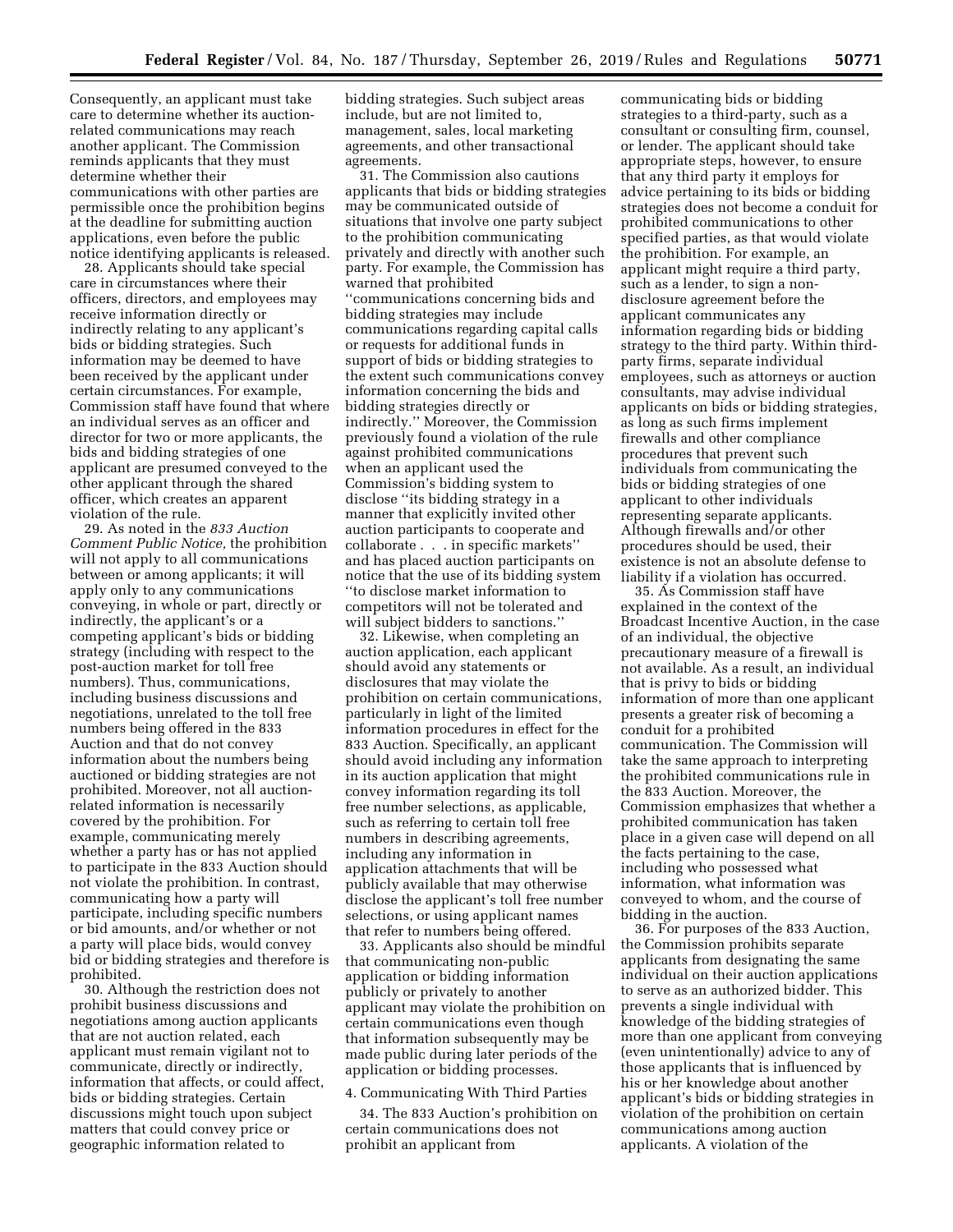prohibition could also occur if the authorized bidders are different individuals employed by the same organization (*e.g.,* a law firm, engineering firm, or consulting firm). In the latter case, at a minimum, applicants should certify on their applications that precautionary steps have been taken to prevent communications between authorized bidders and that the applicant and its bidders will comply with the prohibition on certain communications.

37. The Commission reminds potential applicants that they may discuss the auction application or bids for specific toll free numbers with the counsel, consultant, or expert of their choice before the auction application deadline. Furthermore, the same thirdparty individual could continue to give advice regarding the application after the deadline, provided that no information pertaining to bids or bidding strategies, including toll free numbers selected on the auction application, is conveyed to that individual. To the extent potential applicants can develop bidding instructions prior to the application deadline that a third-party could implement without changes during bidding, the third-party could follow such instructions for multiple applicants provided that those applicants do not communicate with the third-party during the prohibition period.

38. Applicants also should use caution in their dealings with other parties, such as members of the press, financial analysts, or others who might become conduits for the communication of prohibited bidding information. For example, even though communicating that it has applied to participate in the auction will not violate the prohibition, an applicant's statement to the press of its intent not to place bids in the auction could give rise to a finding of a prohibited communications violation.

### 5. Certifications Related to the Prohibition on Certain Communications

39. When submitting its auction application, each applicant for the 833 Auction must certify its compliance with the prohibition on certain communications. One commenter supports this certification. As in the Commission's spectrum and universal service support auctions, the mere filing of a certifying statement as part of an application will not outweigh specific evidence that a prohibited communication has occurred, nor will it preclude the initiation of an investigation when warranted. Any applicant found to have violated the

prohibition on certain communications may be subject to sanctions, including among other things, forfeiture and a prohibition from participating further in the 833 Auction and in any future Commission auctions.

## 6. Duty To Report Prohibited Communications

40. Any applicant that makes or receives a communication that appears to violate the prohibition on certain communications must report such communication in writing to the Commission and Somos staff immediately, and in no case later than five business days after the communication occurs. The Commission proposed this requirement in the *833 Auction Comment Public Notice* and received no comments on the proposal. Each applicant's obligation to report any such communication continues beyond the five-day period after the communication is made, even if the report is not made within the five-day period.

7. Procedures for Reporting Prohibited Communications

41. A party reporting any information or communication that appears to violate the prohibition on certain communications must take care to ensure that any report does not itself violate the prohibition. To minimize the risk of inadvertent dissemination of information in such reports, parties reporting a potential prohibited communication must submit a report directly to the following individuals: (1) Margaret W. Wiener, Chief, Auctions Division, Office of Economics and Analytics, by email to *[833auction@](mailto:833auction@fcc.gov) [fcc.gov;](mailto:833auction@fcc.gov)* and (2) Joel Bernstein, Vice President, Regulatory and Public Policy, Somos, by email to *[auctionhelp@](mailto:auctionhelp@somos.com) [somos.com.](mailto:auctionhelp@somos.com)* 

42. Given the potential competitive sensitivity of public disclosure of information in such a report, a party seeking to report such a prohibited communication should consider submitting its report with a request that the report or portions of the submission be withheld from public inspection by following the procedures specified in § 0.459 of the Commission's rules. Such parties should use the contact information provided in the *833 Auction Procedures Public Notice* to consult with Somos and Commission staff about the procedures for submitting such reports.

8. Additional FCC Auction Information Concerning the Prohibition on Certain Communications

43. The Commission adopts its proposal in the *833 Auction Comment Public Notice* to rely on past precedent and guidance regarding its rules on prohibited communications in connection with Commission spectrum auctions. The Commission received no comments on this proposal. A summary listing of documents addressing the application of § 1.2105(c) of the Commission's rules (the rule on prohibited communications for Commission spectrum auctions) is available on the Commission's auction web page at *[https://www.fcc.gov/](https://www.fcc.gov/summary-listing-documents-addressing-application-rule-prohibiting-certain-communications/)  [summary-listing-documents-addressing](https://www.fcc.gov/summary-listing-documents-addressing-application-rule-prohibiting-certain-communications/)[application-rule-prohibiting-certain](https://www.fcc.gov/summary-listing-documents-addressing-application-rule-prohibiting-certain-communications/)[communications/.](https://www.fcc.gov/summary-listing-documents-addressing-application-rule-prohibiting-certain-communications/)* 

#### 9. Antitrust Laws

44. Regardless of compliance with the Commission's rules, applicants remain subject to the antitrust laws, which are designed to prevent anticompetitive behavior in the marketplace. Compliance with the duty to report prohibited communications will not insulate a party from enforcement of the antitrust laws. For instance, a violation of the antitrust laws could arise out of actions taking place well before any party submits an auction application. The Commission has cited a number of examples of potentially anticompetitive actions that would be prohibited under antitrust laws: for example, actual or potential competitors may not agree to divide territories in order to minimize competition, regardless of whether they split a market in which they both do business, or whether they merely reserve one market for one and another market for the other.

45. To the extent the Commission becomes aware of specific allegations that suggest that violations of the Federal antitrust laws may have occurred, the Commission may refer such allegations to the United States Department of Justice for investigation. If an applicant is found to have violated the antitrust laws or the Commission's rules in connection with its participation in the competitive bidding process, it may be subject to a forfeiture and may be prohibited from participating further in the 833 Auction and in future auctions, among other sanctions.

#### *C. Restrictions on Agreements*

46. To ensure the competitiveness of the 833 Auction, the Commission proposed certain restrictions on agreements related to the toll free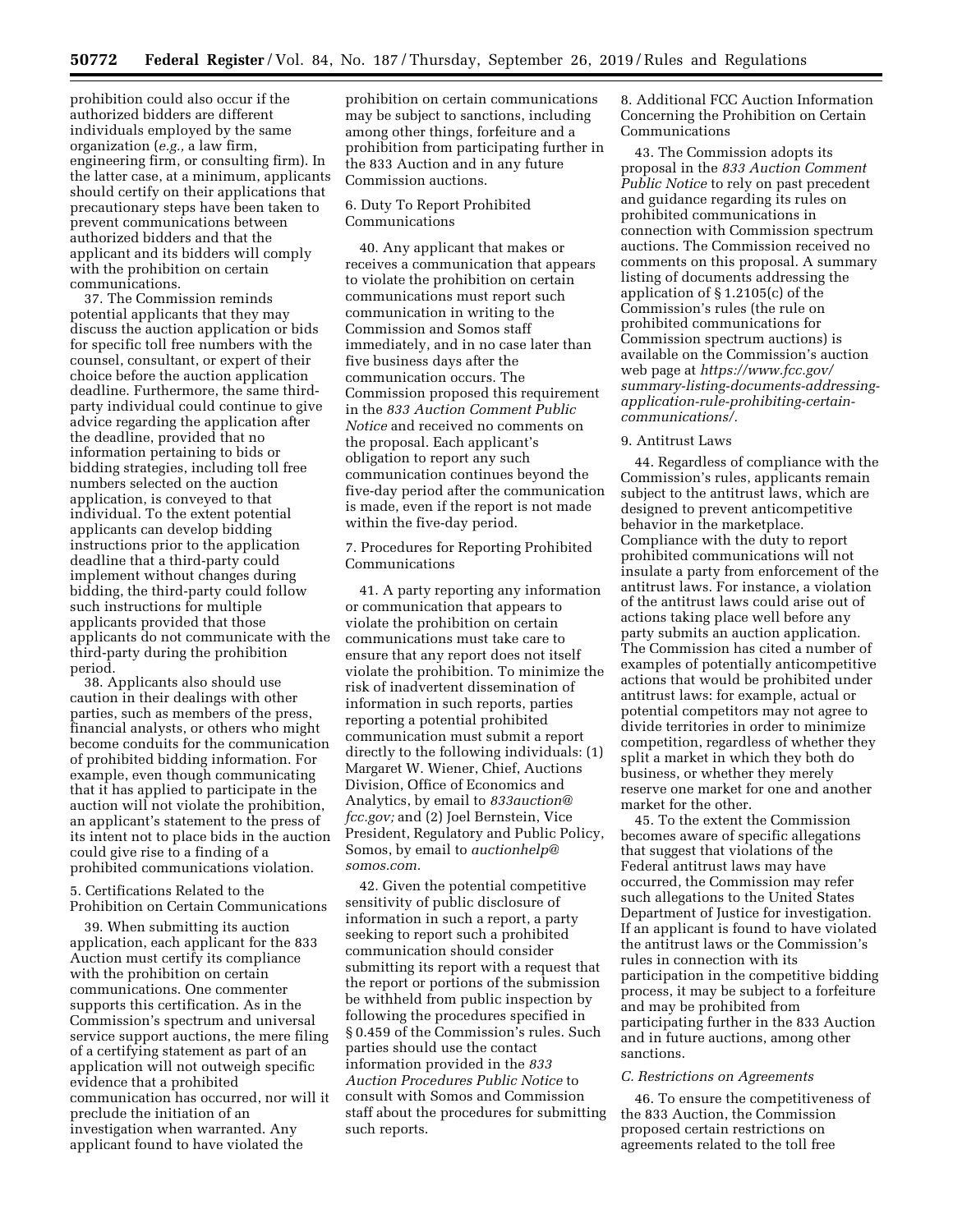numbers being auctioned. The *833 Auction Procedures Public Notice*  addresses the proposals raised in the *833 Auction Comment Public Notice* to restrict agreements among auction applicants and agreements among RespOrgs and to disclose agreements between RespOrgs and potential subscribers.

## 1. Agreements Among Applicants

47. The Commission adopts its proposal in the *Auction 833 Comment Public Notice t*o prohibit certain agreements among applicants in the 833 Auction (regardless of whether the applicants are RespOrgs or potential subscribers). The Commission received no comments on this proposal. The prohibition applies to any agreements, arrangements, or understandings of any kind to which the applicant (including any party that controls or is controlled by the applicant) is a party relating to the toll free numbers being auctioned that address or communicate directly or indirectly bids (including specific prices), bidding strategies (including the specific numbers on which to bid or not to bid), or the post-auction market for toll free numbers.

48. The Commission also adopts its proposal to define ''applicant'' for these purposes broadly to include: All controlling interests in the entity submitting the auction application; all holders of partnership and other ownership interests and any stock interest amounting to 10 percent or more of the entity, or outstanding stock, or outstanding voting stock of the entity submitting the auction application; all officers and directors of that entity; and any entity listed as a potential subscriber on whose behalf the entity submitting the auction application will be bidding. Although the definition of ''applicant'' for these purposes includes any entity listed as a potential subscriber on whose behalf the entity submitting the auction application will be bidding, the restriction does not prohibit the agreement necessary to provide authorization to the RespOrg applicant.

49. This prohibition will not apply to agreements unrelated to the toll free numbers being offered in the 833 Auction. Business discussions and negotiations that are unrelated to bidding in the 833 Auction and that do not convey information about the numbers being auctioned or bidding strategies are not prohibited, and thus, agreements reached by such communications unrelated to the toll free numbers being auctioned will not be prohibited.

# 2. Agreements Among RespOrgs

50. The Commission prohibits auction-related agreements among RespOrgs even where only one of the RespOrgs is an applicant in the 833 Auction. The Commission received no comments on the restriction proposed in the *833 Auction Comment Public Notice.* Given RespOrgs' position in the toll free number market, the Commission adopts its proposal to prohibit any applicant RespOrg from having an agreement related to the toll free numbers being offered in the 833 Auction with a non-applicant RespOrg. Thus, any RespOrg interested in acquiring the rights to any of the toll free numbers being auctioned must participate in the auction directly.

51. Similar to the prohibition on agreements among applicants, the prohibition among RespOrgs will not apply to agreements unrelated to the toll free numbers being offered in the 833 Auction. Because business discussions and negotiations that are unrelated to bidding in the 833 Auction and that do not convey information about the numbers being auctioned or bidding strategies are not prohibited, agreements reached by such communications unrelated to the toll free numbers being auctioned will not be prohibited.

52. In addition, the prohibition on agreements among RespOrgs would not apply to RespOrgs that are commonly controlled. Commonly-controlled entities are those in which the same individual or entity either directly or indirectly holds a controlling interest (as determined by positive or negative de jure or de facto control). When RespOrgs share a common officer or director or control, the Commission presumes that bids and bid strategies will be communicated. Moreover, the Commission reiterates, since commonly controlled RespOrgs cannot submit multiple applications, if they wish to apply for the 833 Auction, they will need to choose one of the entities to be the applicant and disclose the existence of the other commonly-controlled RespOrgs in the application.

3. Agreements Between RespOrgs and Potential Subscribers

53. Any applicant RespOrg that bids for a potential subscriber must acquire a letter of authorization from the potential subscriber. In the *833 Auction Comment Public Notice,* the Commission recognized the unique position of RespOrgs, in that they can participate in the auction both on their own behalf and on behalf of other entities. Thus, the Commission believes that the relationship between an

applicant RespOrg and a potential subscriber for which it is applying to bid should be formally authorized and transparent so that it can be easily verified. To that end, the Commission proposed to require any applicant RespOrg that bids for a potential subscriber to acquire a letter of authorization from the potential subscriber. No comments were received on the proposal. Based on the need to verify the relationship, the Commission will require a letter of authorization that clearly identifies the parties (both the potential subscriber and RespOrg) and toll free number(s) in which the RespOrg will bid for the potential subscriber. That letter must be dated and signed by the potential subscriber. Moreover, because an applicant RespOrg bidding on behalf of a potential subscriber is ultimately responsible for complying with all post-auction requirements, it is the responsibility of the applicant RespOrg to ensure the authorization by the potential subscriber is adequate (*e.g.,* has been signed by a person with authority to bind the entity).

54. The *833 Auction Comment Public Notice* also sought comment on whether to require any applicant RespOrg bidding on behalf of a potential subscriber to provide the letter of authorization as part of its auction application (*e.g.,* by uploading it as an attachment) or to allow the applicant RespOrg to certify that it is in possession of the letter and be able to produce it to the Commission if requested. The Commission received no comments on either option. Since the upload process should not be burdensome and uploading the document should help Somos verify the relationship, the Commission will require any applicant RespOrg that is bidding on behalf of a potential subscriber to upload the letter of authorization as part of its auction application. The Commission directs Somos to withhold the public disclosure of these attachments until after the bidding, since the letters of authorization will contain specific information on toll free numbers being sought by the potential subscriber.

## *D. Limited Information Procedures During the Auction Process*

55. Consistent with the procedures in many recent Commission auctions, the Commission adopts its proposal that Somos conduct the 833 Auction using procedures for limited information disclosure (sometimes also referred to as anonymous bidding). The Commission received no comments on its proposal to use limited information procedures.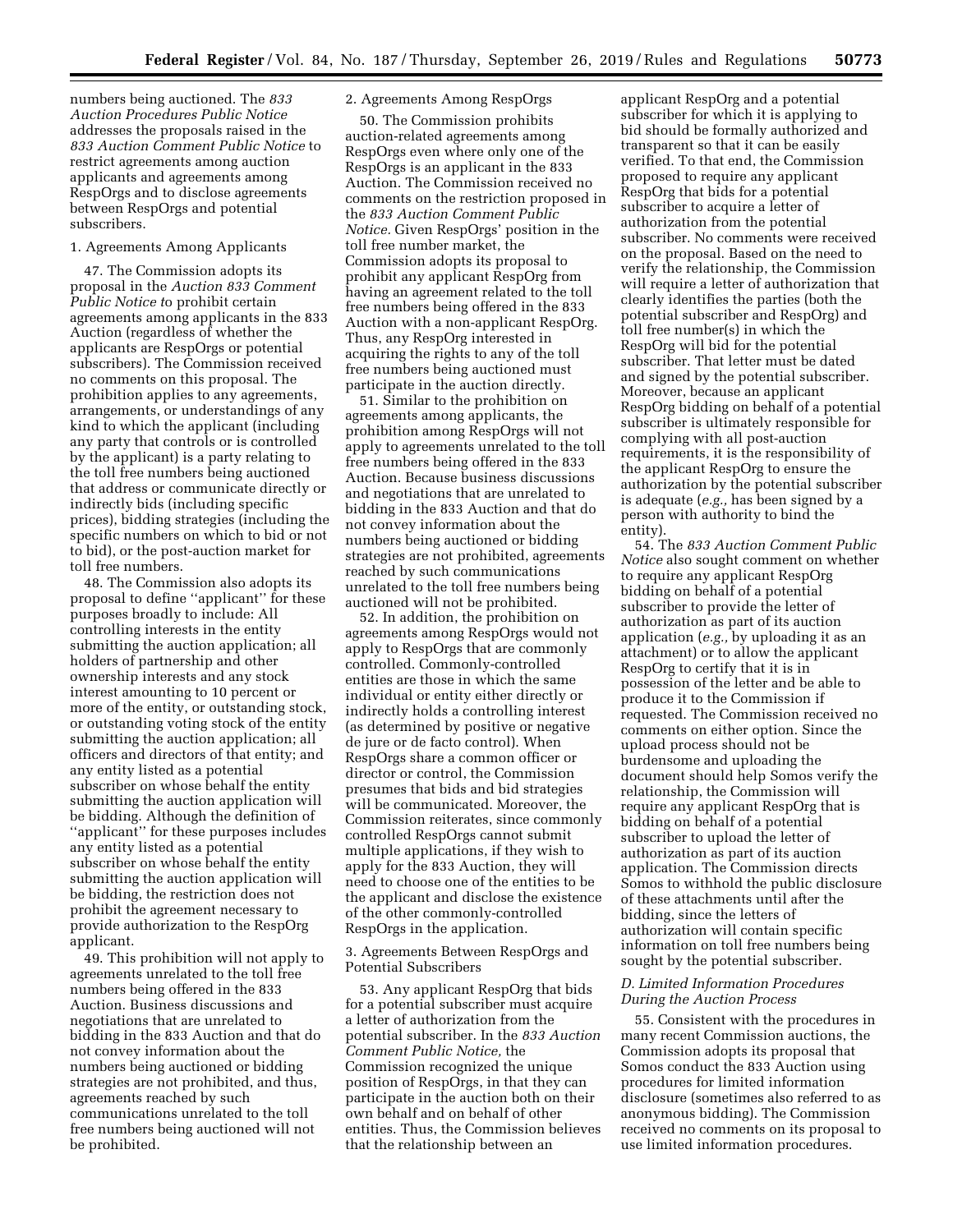Thus, the Commission directs Somos to withhold, until after the close of bidding and announcement of auction results, the public release of bidders' particular 833 number selections and any information that may reveal the identities of bidders placing bids and taking other bidding-related actions. More specifically, the following information will not be made public until after bidding has closed: (1) The numbers that an applicant selects for bidding in its auction application, (2) the amount of any upfront payment made by or on behalf of an applicant for the 833 Auction, (3) any applicant's bidding eligibility, and (4) any other bidding-related information that might reveal the identity of the bidder placing a bid or the amount of the bid.

56. Because the 833 Auction will be conducted using a single round of bidding, the Commission does not anticipate that there will be the same need for release of bidding-related actions during the auction that there would be in a multiple-round auction. If such circumstances were to arise prior to the release of non-public information and auction results, however, the Commission directs Somos to avoid releasing any information that may indicate the identity of any bidders taking such actions.

57. Moreover, after receiving no comments on the proposal in the *833 Auction Comment Public Notice* to make public bidders' number selections, upfront payment amounts, bids, and any other bidding-related actions and information after the close of bidding, the Commission adopts the proposal. The Commission believes making this information available to the public, after bidding is complete, will increase auction transparency and allow the public generally to evaluate the experiment in using competitive bidding as a toll free number assignment method.

# *E. Responsibility for Winning Bid Payment*

58. Any 833 Auction applicant, including a RespOrg participating on behalf of one or more potential subscribers, assumes a binding obligation to pay its full winning bid amount, and is responsible for complying with all post-auction requirements, regardless of whether a potential subscriber on whose behalf the RespOrg bid fulfills its financial or contractual obligation to the RespOrg. While an applicant RespOrg may seek reimbursement from the potential subscriber for which it bid, the RespOrg—as the bidder in the auction—

is ultimately responsible for full payment of any winning bid.

### **III. Applying To Participate in the 833 Auction**

# *A. General Information Regarding the Auction Application*

59. Any party interested in obtaining an 833 number available through the auction must submit an application (FCC Form 833) to become qualified to bid in the 833 Auction. An application to participate in the 833 Auction, referred to in the *833 Auction Procedures Public Notice* as an ''auction application,'' provides information that Somos, as the auctioneer, will use to determine whether the applicant is qualified to participate in the auction. Eligibility to participate in the 833 Auction is based on an applicant's auction application, including its certifications made under penalty of perjury, and on the applicant's submission of a sufficient upfront payment for the auction.

60. A party seeking to participate in the 833 Auction must file an FCC Form 833 electronically via the Somos Auction System prior to 6:00 p.m. ET on October 18, 2019, following the procedures prescribed in the *833 Auction Procedures Public Notice* and any FCC Form 833 instructions provided by Somos. The *833 Auction Procedures Public Notice* describes more fully the information disclosures and certifications required in the auction application. An applicant that files an application to participate in the 833 Auction will be subject to the prohibition on certain communications, beginning at the deadline for filing auction applications—6:00 p.m. ET on October 18, 2019. The prohibition will end for applicants on the post-auction final payment (with late fee) deadline. Each applicant remains subject to the prohibition until the end of the prohibition period, regardless of whether or not it becomes qualified to bid or actually submits any bids.

61. An applicant bears full responsibility for submitting an accurate, complete, and timely auction application. Each applicant must make a series of certifications under penalty of perjury on its FCC Form 833 related to the information provided in its application and its participation in the auction. If an applicant fails to make the required certifications in its FCC Form 833 by the filing deadline, its application will be deemed unacceptable for filing and cannot be corrected after the filing deadline.

62. An applicant should note that submitting an FCC Form 833 (and any amendments thereto) constitutes a representation by the certifying official that he or she is an authorized representative of the applicant with authority to bind the applicant, that he or she has read the form's instructions and certifications, and that the contents of the application, its certifications, and any attachments are true and correct. Submitting a false certification in an application may result in penalties, including monetary forfeitures, license forfeitures, ineligibility to participate in future auctions, and/or criminal prosecution.

63. Applicants are cautioned that because the required information submitted in an FCC Form 833 bears on each applicant's qualifications, requests for confidential treatment will not be routinely granted. The Commission has held generally that it may publicly release confidential business information where the party has put that information at issue in a Commission proceeding or where the Commission has identified a compelling public interest in disclosing the information.

64. A party may not submit more than one auction application for the 833 Auction. Similarly, a party can participate in the 833 Auction only through a single bidding entity; either it can participate indirectly through a RespOrg or directly by submitting its own application. As in Commission spectrum auctions, if a party submits multiple auction applications, only one application may be the basis for that party to become qualified to bid in the auction.

65. After the initial auction application filing deadline, Somos staff will review all timely submitted applications for the 833 Auction to determine whether each application complies with the application requirements and whether it has provided all required information concerning the applicant's qualifications for bidding. After this review is completed, Somos, in its capacity as auctioneer, will release a public notice identifying the applications as complete or incomplete, and will establish an application resubmission filing window, during which an applicant may make permissible minor modifications to its application to address identified deficiencies. The public notice will include the deadline for resubmitting modified applications. To become a qualified bidder, an applicant must have a complete application (*i.e.,* have timely corrected any identified deficiencies) and make a timely and sufficient upfront payment. After review of resubmitted applications is complete,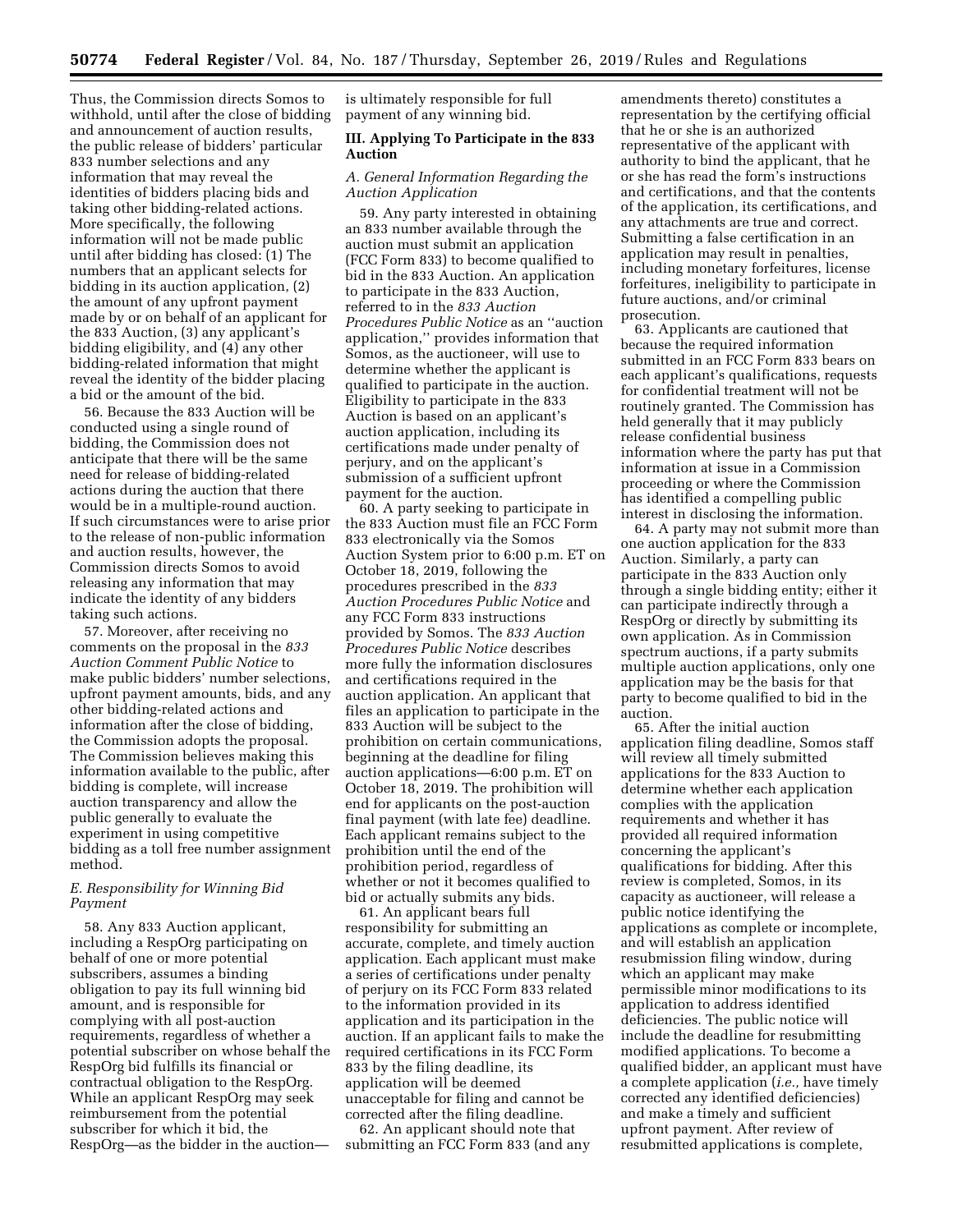Somos will issue a public notice identifying the applicants that are qualified to bid. Somos should release this notice at least five business days before the bidding (*i.e.,* by December 10, 2019).

66. The *833 Auction Procedures Public Notice* provides additional details regarding certain information required to be submitted in the FCC Form 833. In addition, an applicant should consult the Commission's rules, the *Toll Free Assignment Modernization Order,* and any additional releases specific to the 833 Auction (including instructions on submitting a FCC Form 833 provided by Somos) to ensure that, in addition to the materials described in the *833 Auction Procedures Public Notice,* all required information is included in its auction application. To the extent the information in the *833 Auction Procedures Public Notice* does not address a potential applicant's specific operating structure, or if the applicant needs additional information or guidance concerning the following disclosure requirements, the applicant should review the educational materials for the 833 Auction and/or use the contact information provided in the *833 Auction Procedures Public Notice* to consult with Somos and Commission staff to better understand the information it must submit in its auction application.

## *B. 833 Auction Number Selection*

67. Each 833 Auction applicant must identify in its auction application any toll free number (from the list of available 833 numbers) on which it may wish to place a bid during the auction. Moreover, for each number it selects, the applicant must identify the party (either itself or another party) for which it is bidding.

68. The *833 Auction Comment Public Notice* proposed requiring applicants to select the toll free numbers for which they are interested in bidding and, for each number, identify the party for which it is bidding to allow Somos to verify that a potential subscriber is seeking to bid based on only one application and make it clear to applicants that they can represent only one entity per number, including itself. The Commission received no comments on this proposal. Therefore, based for the reasons set forth in the *833 Auction Comment Public Notice,* the Commission adopts this application requirement.

69. The Commission also adopts its proposal to consider any change made to the numbers selected on an application or the party for which an applicant is bidding to be a major

modification of the application, which will result in a dismissal of the application. Finalizing the list of potential toll free numbers and parties for which applicants may be bidding provides certainty in the application review and auction qualification process. Therefore, the Commission requires applicants to select the toll free numbers and identify the party for which it is bidding on its application by the application deadline. If qualified to bid in the auction, the entity will not be obligated to place a bid on each of the numbers selected in its application, but an entity will not be able to bid on any numbers that it does not select in its application. If a particular available toll free number is not selected on any auction application, it will not be available in the auction.

70. Moreover, the Commission directs Somos to withhold from public disclosure the 833 toll free numbers selected by an applicant on its auction application until after the bidding is complete. The Commission received no comments on its proposal in the *833 Auction Comment Public Notice* to make public the name of party (or parties) for which an applicant is bidding once Somos announces which applications are complete or incomplete. The Commission adopts the proposal because, consistent with the practice in Commission spectrum auctions, it finds that competition will be enhanced by withholding certain information, such as toll free number selections, from other applicants, while still providing bidders with information that will allow them to accurately assess the legitimacy of their auction opponents.

# *C. Ownership Disclosure Requirements*

71. Any party interested in participating in the 833 Auction must provide, in its auction application, the same level of ownership disclosure required in Commission spectrum auctions under § 1.2112(a) of the Commission's rules. Thus, each applicant must disclose: (1) The real party or parties in interest of the applicant or of the application; (2) any direct interest holder of 10 percent or greater; (3) any indirect interest holder of 10 percent or greater; and (4) any FCC-regulated entity or applicant for an FCC license in which the applicant, any real party in interest, or any direct interest holder of 10 percent or greater, owns 10 percent or more stock, whether voting or non-voting. An applicant must list all parties holding indirect ownership interests in the applicant as determined by successive multiplication of the ownership percentages for each

link in the vertical ownership chain that equals 10 percent or more of the applicant, except that if the ownership percentage for an interest in any link in the chain exceeds 50 percent or represents actual control, it shall be treated and reported as if it were a 100 percent interest.

72. The *833 Auction Comment Public Notice* proposed using the ownership disclosure rule used in Commission spectrum auctions. One commenter argued that the disclosure requirements of § 1.2112(a) are unnecessary for the 833 Auction. Specifically, 1–800 Contacts argues that the 10 percent disclosure threshold for direct and indirect interest holders may be relevant to commercial wireless service auctions (because of spectrum aggregation limits) or broadcast auctions (because of multiple ownership, cross ownership and foreign ownership), but not toll free number auctions because toll free numbers have no such limits. 1–800 Contacts therefore argues that the proposed disclosure requirement is ''exceedingly burdensome, particularly on prospective auction participants that may be held through complex private investment funds.'' In lieu of such disclosure, 1–800 Contacts proposes that auction applicants certify that they and their attributable interest holders are in compliance with the Commission's auction rules, including the prohibition on certain communications.

73. While 1–800 Contacts is correct that the ownership disclosure requirements of § 1.2112 aid in the Commission's enforcement of certain restrictions, such as ownership limits, 1–800 Contacts fails to account for the fact that the 10 percent reporting requirements provide other benefits to the other auction participants. Responding to similar arguments against ownership disclosure made in the Part 1 competitive bidding proceeding, the Commission stated that the 10 percent reporting requirement ''helps competing bidders accurately assess the legitimacy of their auction opponents and . . . aids bidders by providing them with information about their auction competitors and alerting them to entities subject to [the Commission's] anticollusion rules.'' Such reasoning applies in the 833 Auction as well. As 1–800 Contacts itself supports the broad application of the prohibition on certain communications, other auction participants rely on the ownership disclosure in auction applications to know with which parties they are prohibited from communicating. Moreover, the Commission disagrees that such disclosure is overly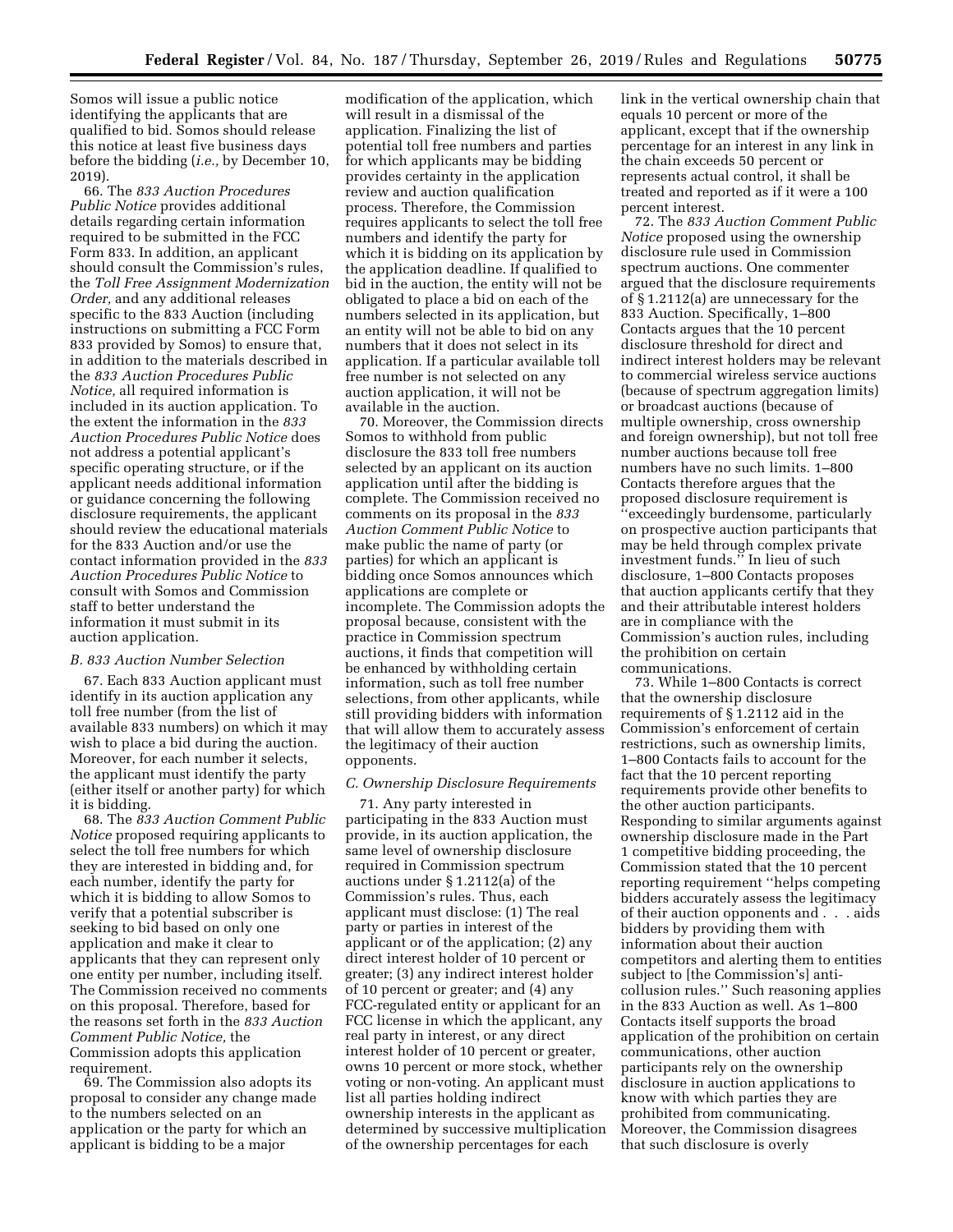burdensome. Auction applicants have provided such information in a variety of Commission auctions for over 20 years, and such information provides transparency regarding the identity of auction participants—not only to the Commission, but also to other auction participants and the public generally. Thus, the Commission adopts its proposal in the *833 Auction Comment Public Notice* to require the same level of ownership disclosure required in § 1.2112(a) of the Commission's rules.

# *D. Disclosure of Agreements and Bidding Arrangements*

74. To the extent that an applicant may be a party to an auction-related agreement, it must disclose the agreement on its auction application. Specifically, the *833 Auction Comment Public Notice* proposed to require an applicant to provide in its auction application a brief description of, and identify each party to, any partnerships, joint ventures, consortia or agreements, arrangements, or understandings of any kind relating to the toll free numbers being auctioned, including any agreements that address or communicate directly or indirectly bids (including specific prices), bidding strategies (including the specific licenses on which to bid or not to bid), or the post-auction market structure, to which the applicant, or any party that controls or is controlled by the applicant, is a party. For purposes of this disclosure, a controlling interest includes all individuals or entities with positive or negative de jure or de facto control of the applicant. The Commission received no comments on this proposal. Because disclosure of these arrangements provides transparency about the auction applicants and any parties with whom they have entered into agreements regarding the toll free numbers being offered in the auction, the Commission adopts this disclosure requirement. Additionally, if an applicant in the 833 Auction is a potential subscriber but is also bidding on behalf of another potential subscriber, it would need to disclose the existence of such an agreement. In such circumstances, the applicant would need to briefly describe the agreement, but must not disclose the toll free number(s) for which it is bidding on behalf of the other potential subscriber(s).

75. In connection with the agreement disclosure requirement, the applicant must certify under penalty of perjury in its auction application that it has described, and identified each party to, any such agreements, arrangements, or understandings into which it has

entered. An applicant that enters into any agreement relating to the toll free numbers being auctioned after the auction application deadline is subject to the same disclosure obligations it would be for agreements existing at the application deadline, and it must maintain the accuracy and completeness of the information in its pending auction application.

76. For purposes of making the required agreement disclosures on the auction application, if parties agree in principle on all material terms prior to the application filing deadline, the applicant must provide a brief description of, and identify the other party or parties to, the agreement, even if the agreement has not been reduced to writing. However, if the parties have not agreed in principle by the application filing deadline, the applicant should not describe, or include the names of parties to, the discussions on its application.

77. Finally, the Commission sought comment in the *833 Auction Comment Public Notice* on the level of disclosure for auction-related agreements, noting that in its spectrum auctions, an applicant must disclose certain limited information about the agreements in their pre-auction short-form applications (*e.g.,* the parties to the agreement and a brief summary of the agreements), while winning bidders often may be required to provide more detailed information about the agreements in their post-auction longform applications. The Commission received no comments on this issue. It concludes that, for the 833 Auction, it is sufficient to require applicants to identify the parties and provide a brief description of the agreement because it will provide enough detail to understand the arrangement without being overly burdensome on auction applicants. When identifying the parties to any agreement, and providing a brief description of such, applicants should take care to avoid providing any details that would indicate specific toll free numbers.

#### *E. Authorized Bidders*

78. An applicant must designate at least one individual as an authorized bidder, and no more than three, in its auction application. In the Commission's spectrum auctions, the rules prohibit an individual from serving as an authorized bidder for more than one auction applicant. This restriction ensures that a single individual with knowledge of the bidding strategies of more than one applicant cannot become even an unwitting conduit of bidding

information between those applicants in violation of the Commission's prohibition on certain communications among auction applicants. The Commission finds that a similar restriction would be serve the integrity of the 833 Auction, and accordingly, it prohibits an individual from serving as an authorized bidder for more than one auction applicant in the 833 Auction.

#### *F. Provisions Regarding Current Defaulters*

79. The Commission adopts its proposal in the *Auction 833 Comment Public Notice* to adhere to its practice in Commission spectrum auctions regarding current defaults and delinquencies and to require each applicant in the 833 Auction to certify that it is not currently in default or delinquent on a non-tax debt to the Federal Government. The Commission received no comments on the proposal and takes this step to preserve the integrity of the auction process and to ensure that bidders are capable of meeting their financial commitments. As is the Commission's practice in spectrum auctions, an applicant will be considered a ''current defaulter'' or ''current delinquent'' when it, any of its affiliates, any of its controlling interests, or any of the affiliates of its controlling interests, is in default on any payment for any Commission construction permit or license (including a down payment) or is delinquent on any non-tax debt owed to any Federal agency.

80. Also consistent with Commission spectrum auctions, the applicant's status as a current defaulter will be determined as of the auction application deadline. After the deadline, an applicant can dispute the status of the debt, but as noted in the *833 Auction Comment Pubic Notice* and consistent with the Commission's practice in spectrum auctions, applicants will not be able to cure the default or delinquency after the auction application deadline to participate in the auction. Thus, prospective applicants should pay any delinquent debts prior to the auction application deadline.

81. In addition to the *833 Auction Procedures Public Notice,* applicants are encouraged to review previous guidance on default and delinquency disclosure requirements in the context of the auction application process. Parties are also encouraged to consult with the Somos staff if they have any questions about default and delinquency disclosure requirements.

82. Applicants are encouraged to check the Commission's Red Light Display System for information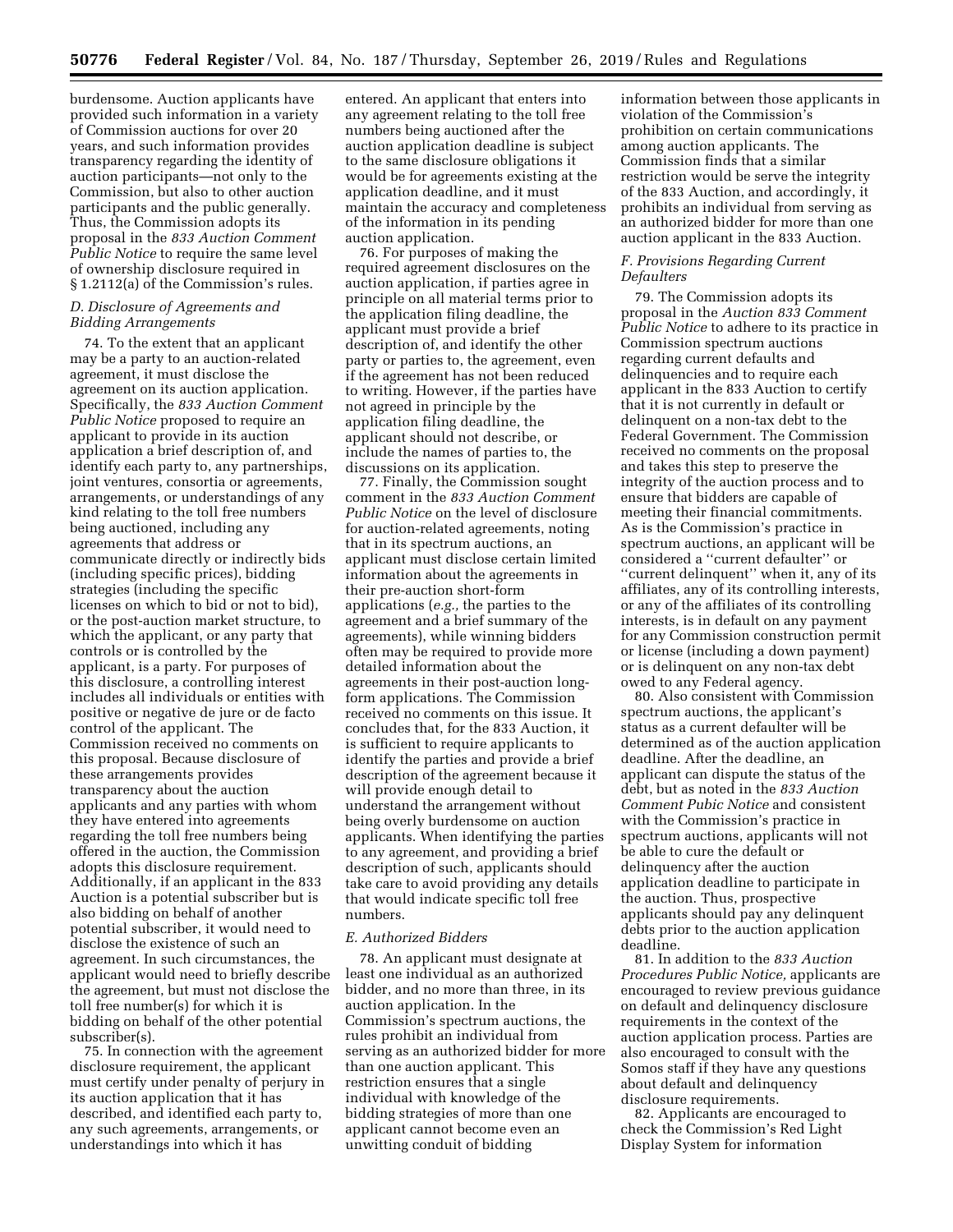regarding debts currently owed to the Commission. To access the Commission's Red Light Display System, go to: *[https://apps.fcc.gov/](https://apps.fcc.gov/redlight/login.cfm) [redlight/login.cfm.](https://apps.fcc.gov/redlight/login.cfm)* The Commission reminds each applicant, however, that its Red Light Display System may not be determinative of an auction applicant's ability to comply with the default and delinquency disclosure requirements (*e.g.,* an applicant may be delinquent on a non-tax debt to another Federal agency). Thus, an auction applicant's lack of current ''red light'' status is not necessarily determinative of its eligibility to participate in the auction. The Commission strongly encourages each applicant to carefully review all records and other available Federal agency databases and information sources to determine whether the applicant, or any of its affiliates, or any of its controlling interests, or any of the affiliates of its controlling interests, owes or was ever delinquent in the payment of non-tax debt owed to any Federal agency.

# *G. Additional Disclosures and Certifications*

83. In the *833 Auction Comment Public Notice,* the Commission sought comment on whether there are other certifications that it should consider requiring auction applicants to make in order to become qualified to bid in the 833 Auction or any legal restrictions that may be relevant. The Commission received no comments and therefore concludes no further certifications are necessary.

# *H. Modifications to Auction Application*

1. Only Minor Modifications Allowed

84. After the initial application filing deadline, an applicant will be permitted to make only minor changes to its application consistent with the *Toll Free Assignment Modernization Order.*  Examples of minor changes include the deletion or addition of authorized bidders (to a maximum of three), and the revision of addresses and telephone numbers of the applicant, its responsible party, and its contact person. Major modification to an auction application (*e.g.,* change in toll free number selections, change in the party on whose behalf the applicant will be bidding, certain changes in ownership that would constitute an assignment or transfer of control of the applicant, change in applicant's legal classification that results in a change in control, or change in the required certifications) will not be permitted after the initial auction application filing deadline. If an amendment reporting

changes is a ''major amendment,'' the major amendment will not be accepted and may result in the dismissal of the application.

2. Duty To Maintain Accuracy and Completeness of Auction Application

85. The Commission adopts a procedure, consistent with its spectrum auctions, requiring each applicant in the 833 Auction to maintain the accuracy and completeness of information furnished in its pending auction application. For purposes maintaining the accuracy of the information in an auction application and associated attachments, the application remains pending until the release of a public notice announcing the winning bidders. 833 Auction applicants remain subject to the prohibition on certain communications until the post-auction deadline for making final payments (with a late fee) on winning bids. Also, consistent with the requirements for Commission spectrum auctions, an applicant for the 833 Auction must furnish additional or corrected information to Somos within five business days after a significant occurrence, or amend its auction application no more than five business days after the applicant becomes aware of the need for the amendment. An applicant is obligated to amend its pending application(s) even if a reported change may result in the dismissal of the application because it is subsequently determined to be a major modification.

86. An applicant's ability to modify its auction application in the Somos Auction System may be limited at certain times—*e.g.,* between the closing of the initial filing window and the opening of the application resubmission filing window and between the closing of the resubmission filing window and the release of the public notice announcing the qualified bidders. During these periods, an applicant may be able to view its submitted application, but will be unable to make changes. If an applicant needs to make other permissible minor changes to its auction application at any time other than during the resubmission filing window, it must submit a letter briefly summarizing the changes to its auction application via email to *[auctionhelp@](mailto:auctionhelp@somos.com) [somos.com.](mailto:auctionhelp@somos.com)* The email summarizing the changes must include a subject line referring to the 833 Auction and the name of the applicant, for example, ''Re: Changes to 833 Auction Application of XYZ Corp.'' Any attachments to the email must be formatted as Adobe® Acrobat® (PDF) or Microsoft® Word documents. An applicant that submits

its changes in this manner must subsequently modify, certify, and submit its auction application(s) electronically in the Somos Auction System once it is available to applicants.

87. As with filing the auction application, any amendment(s) to the application and related statements of fact must be certified by an authorized representative of the applicant with authority to bind the applicant. Applicants should note that submission of any such amendment or related statement of fact constitutes a representation by the person certifying that he or she is an authorized representative with such authority and that the contents of the amendment or statement of fact are true and correct.

88. Questions about amendments to the auction application should be directed to Somos at *[auctionhelp@](mailto:auctionhelp@somos.com) [somos.com](mailto:auctionhelp@somos.com)* or (844) 439–7666.

# **IV. Preparing for Bidding in the 833 Auction**

## *A. Due Diligence*

89. Each applicant has the sole responsibility for investigating and evaluating all technical and marketplace factors that may have a bearing on the value of the toll free numbers that it is seeking in the 833 Auction. The Commission makes no representations or warranties about the use of the toll free numbers. Each applicant should be aware that the 833 Auction represents an opportunity to receive the right to use certain toll free numbers and that the Commission's statutory authority to add, modify, and eliminate rules governing numbering applies equally to all toll free numbers, whether acquired through the competitive bidding process or otherwise. In addition, the 833 Auction does not constitute an endorsement by the Commission of any particular service, technology, or product, nor does a right to use the toll free numbers constitute a guarantee of business success.

90. An applicant should perform its due diligence research and analysis before proceeding, as it would with any new business venture. In particular, the Commission strongly encourages each potential applicant to review all underlying Commission orders, including the *Toll Free Assignment Modernization Order.* Each potential applicant should perform due diligence to assure itself that, should it become a winning bidder for the right to use one or more 833 numbers offered in the auction, it will be able to comply with all financial, technical, and legal requirements.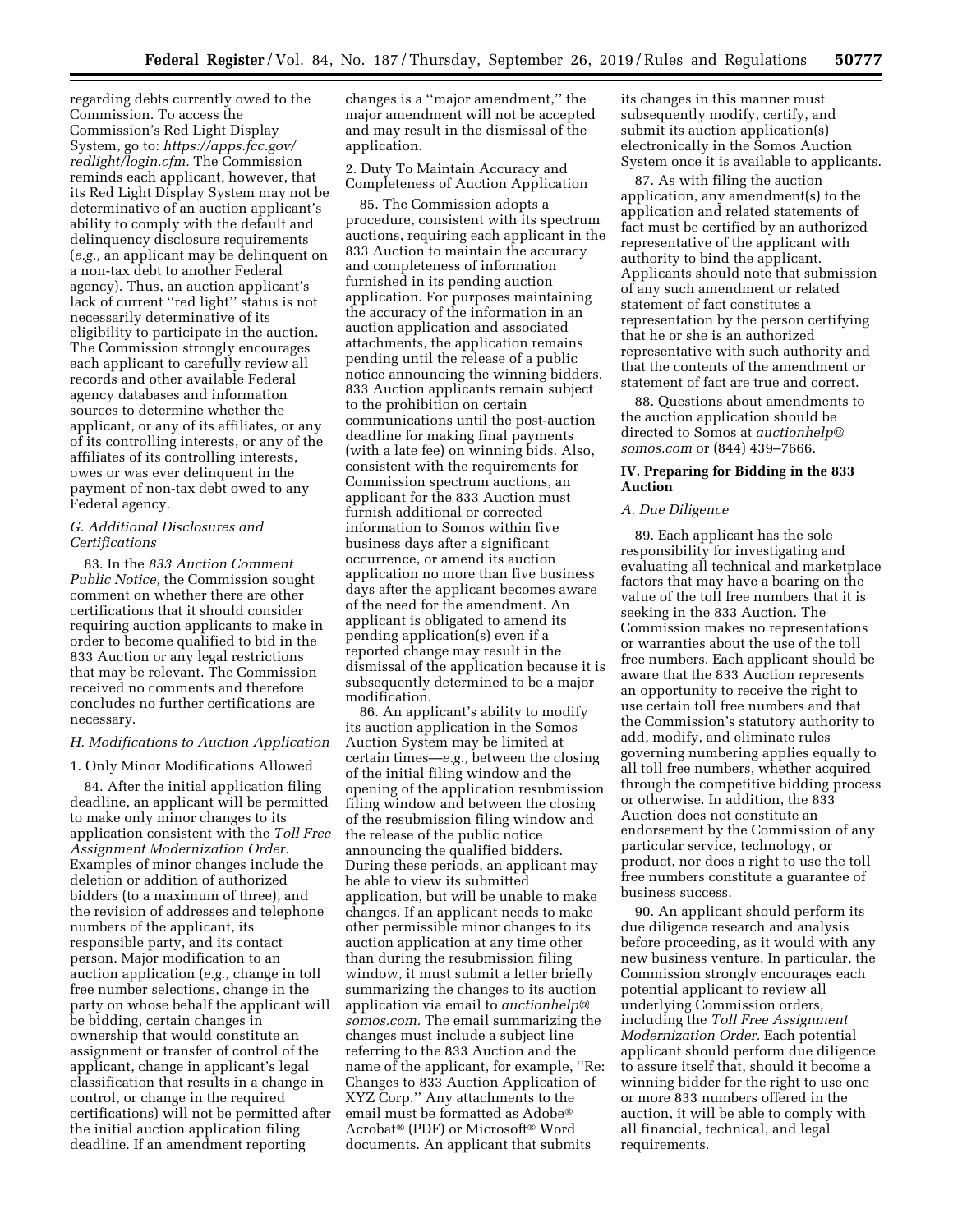91. The Commission also strongly encourages each applicant for the 833 Auction to continue to conduct its own research throughout the auction in order to determine the existence of pending or future administrative or judicial proceedings that might affect its participation in the auction. Each applicant is responsible for assessing the likelihood of the various possible outcomes and for considering the potential impact on toll free numbers available in the 833 Auction. The due diligence considerations mentioned in the *833 Auction Procedures Public Notice* do not constitute an exhaustive list of steps that should be undertaken prior to participating in the 833 Auction. The burden is on the potential applicant to determine how much research to undertake, depending upon the specific facts and circumstances related to its interests.

92. The Commission makes no representations or guarantees regarding the accuracy or completeness of information in its databases or any third-party databases, including, for example, court docketing systems. To the extent the databases may not include all information deemed necessary or desirable by an applicant, it must obtain or verify such information from independent sources or assume the risk of any incompleteness or inaccuracy in said database.

93. Applicants are solely responsible for identifying associated risks and for investigating and evaluating the degree to which such matters may affect their ability to bid on, otherwise acquire, or make use of toll free numbers available in the 833 Auction. Each potential applicant is responsible for undertaking research to ensure that any rights to use toll free numbers won in this auction will be suitable for its business plans and needs. Each potential applicant must undertake its own assessment of the relevance and importance of information gathered as part of its due diligence efforts.

#### *B. Bidder Education*

94. The Commission directs Somos to provide detailed educational information to would-be participants before the opening of the auction application filing window on October 7, 2019. Specifically, Somos must provide educational materials on the pre-auction processes in advance of the opening of the application window, beginning with the release of step-by-step instructions for completing the auction application. In addition, the Commission directs Somos to provide an online tutorial covering information on application

procedures (including pre-auction preparation, completing auction applications, and the application review process) and bidding procedures. The Commission further directs Somos to provide educational materials on the bidding process and an opportunity to practice the bid upload process in advance of the bidding.

## *C. Registration for Auction ID*

95. As a first step in the 833 Auction application process, an interested party must acquire an ''Auction ID'' from Somos, which will verify the potential applicant's identity. Any entity that cannot be verified through the Somos verification process, or is otherwise unable to participate in the auction directly, will have the option to participate in the auction through a RespOrg (*i.e.,* the RespOrg will bid on its behalf and will be responsible for making final payment on any winning bids). The Commission proposed this registration process in the *833 Auction Comment Public Notice* and received no comments on it. This registration procedure is consistent with the need to obtain an FCC Registration Number (FRN) to apply for Commission auctions. Therefore, the Commission adopts the proposal and urges interested parties to allow sufficient time prior to the application deadline to register so that, should any party encounter difficulties in the registration process, it would have time to make arrangements to alternatively participate in the auction through a RespOrg.

## *D. Auction Application*

96. Once Somos verifies an interested party's identity and issues an ''Auction ID'' to it, the entity must then submit an auction application (FCC Form 833) electronically via the Somos Auction System. Applicants must follow the FCC Form 833 instructions that Somos will release before the application window opens. While no application fee will be required, the applicant must submit a sufficient upfront payment to become a qualified bidder.

97. The auction application will become available with the opening of the initial filing window at 12:00 noon ET on October 7, 2019 and must be submitted prior to 6:00 p.m. ET on October 18, 2019. Late applications will not be accepted. Applicants are strongly encouraged to file early and are responsible for allowing adequate time for filing their applications.

## *E. Application Processing and Minor Modifications*

1. Public Notice of Applicant's Initial Application Status and Opportunity for Minor Modifications

98. After the deadline for filing auction applications, Somos will process all timely submitted applications to determine whether each applicant has complied with the application requirements and provided all information concerning its qualifications for bidding. After review of all the auction applications, Somos will issue a public notice with applicants' initial application status as either complete or incomplete. The public notice will include the deadline for resubmitting corrected applications and a paper copy will be sent to the contact address listed in the auction application for each applicant by overnight delivery. In addition, each applicant with an incomplete application will be sent information on the nature of the deficiencies in its application, along with the name and phone number of a Somos staff member who can answer questions specific to the application.

99. After the initial application filing deadline on October 18, 2019, applicants can make only minor modifications to their applications. Major modifications (*e.g.,* change toll free number selections, change in the party on whose behalf the applicant will be bidding, certain changes in ownership that would constitute an assignment or transfer of control of the applicant, change in applicant's legal classification that results in a change in control, or change in the required certifications) will not be permitted. After the deadline for resubmitting corrected applications, an applicant will have no further opportunity to cure any deficiencies in its application or provide any additional information that may affect the ultimate determination of whether and to what extent the applicant is qualified to participate in the 833 Auction.

100. Somos staff will communicate only with an applicant's contact person or certifying official, as designated on the auction application, unless the applicant's certifying official or contact person notifies Somos staff in writing that another representative is authorized to speak on the applicant's behalf. Authorizations may be sent by email to *[auctionhelp@somos.com.](mailto:auctionhelp@somos.com)*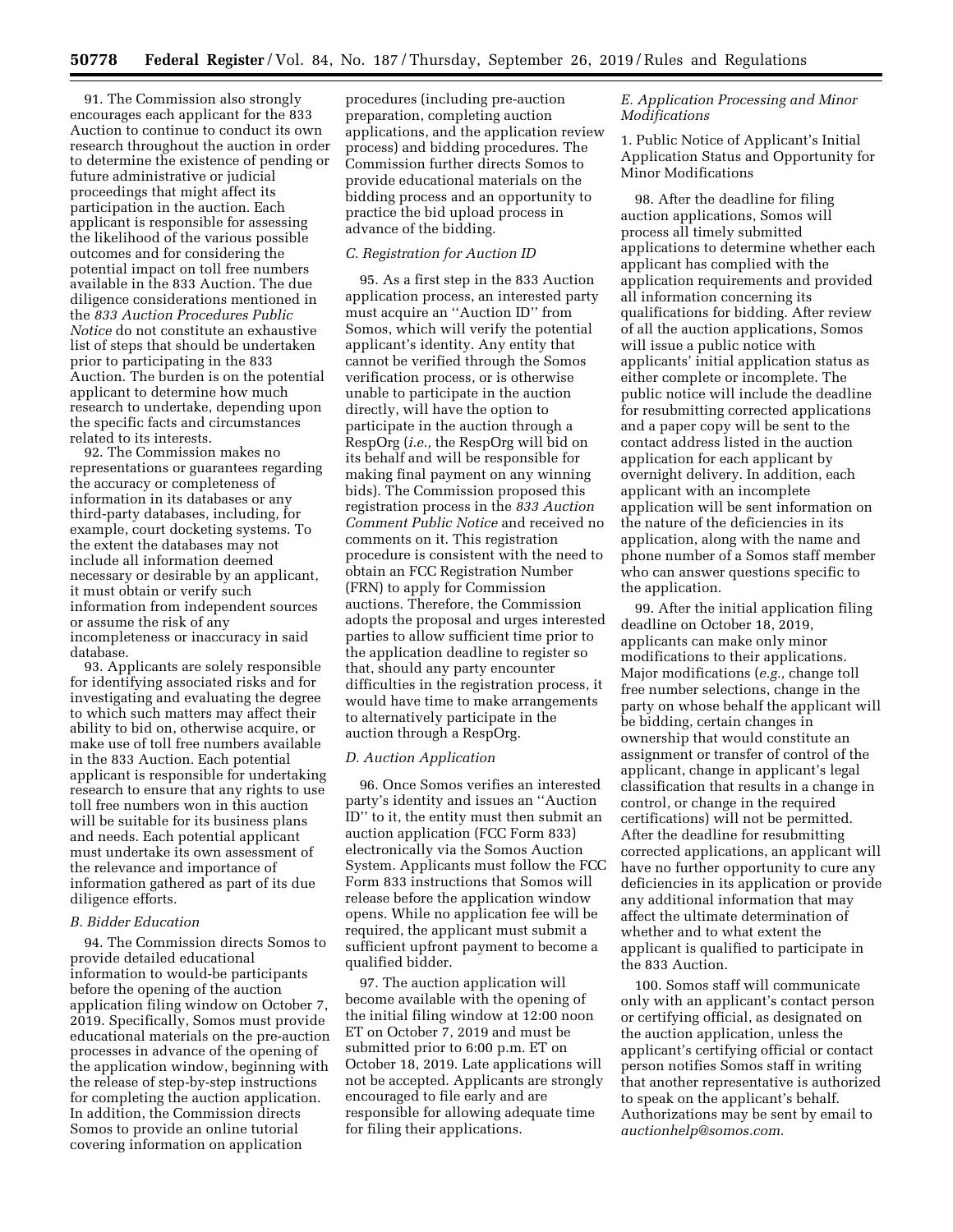2. Public Notice of Applicant's Final Application Status After Upfront Payment Deadline

101. After Somos staff review resubmitted applications, Somos will release a public notice identifying applicants that have become qualified bidders for that auction. Qualified bidders are those applicants with submitted auctions applications that are deemed timely filed and complete and who provided a sufficient upfront payment.

#### *F. Upfront Payments*

1. Amount of Upfront Payment and Bidding Eligibility

102. Each potential bidder must provide an upfront payment in a specified amount for the maximum number of toll free numbers on which it may wish to submit a bid in the 833 Auction. An upfront payment is a refundable deposit made by each auction applicant to establish its eligibility to bid in the auction. Upfront payments protect against frivolous or insincere bidding and provide a source of funds from which to collect payments owed at the close of bidding.

103. In the *833 Auction Comment Public Notice,* the Commission proposed that potential bidders provide an upfront payment of \$100 per number because it wanted to encourage only serious, qualified bidders, while at the same time, not discourage participation in the auction. The Commission received no comments on the upfront payment proposal. It concludes that the proposed upfront payment requirement and the proposed amount per toll free number will achieve the Commission's stated goals, and therefore, adopts the proposal. Moreover, since the 833 Auction will serve as an experiment in using competitive bidding for assigning toll free numbers, the values of the auctioned numbers can help inform the Commission's decisions regarding upfront payment amounts in any future toll free number auctions.

104. The Commission reiterates that, if a bidder's winning bids total less than its upfront payment, any remaining amount will be refunded to the bidder, minus any default payments that the bidder may owe. Similarly, if a bidder does not have any winning bids, it will be reimbursed the entirety of its upfront payment. Moreover, to become a qualified bidder in the 833 Auction, in addition to having a complete auction application, an interested party must submit a sufficient upfront payment. Thus, at a minimum, an applicant must submit \$100 (*i.e.,* enough to establish eligibility to bid on at least one toll free

number). Failure to deliver a sufficient upfront payment as instructed by the applicable upfront payment deadline will result in dismissal of the auction application and disqualification from participation in the auction.

#### 2. Submitting an Upfront Payment

105. In order to be eligible to bid in the 833 Auction, an applicant must submit a sufficient upfront payment to Somos before 6:00 p.m. ET on November 27, 2019. Each applicant is responsible for ensuring timely submission of its upfront payment.

106. All payments must be made in U.S. dollars.

107. The *833 Auction Comment Public Notice* proposed to require upfront payments of more than \$300 be made via wire transfer. Specifically, the Commission proposed that any upfront payment in excess of \$300 must be made through a wire transfer to Somos (or its payment designee), and any amounts under this threshold (*i.e.,* \$300 or less) can be made using an alternative payment collection process, such as Automated Clearing House (ACH). The Commission received no comments on this proposal or the threshold amount. It finds that the proposed approach will ensure prompt and assured transfer of funds for those who plan to bid on more than three toll free numbers, while the alternative payment process should make it easier for individuals or small entities that are interested in only a few toll free numbers, and therefore adopts its proposals. It also adopts the proposal to exclude payments via check or credit card, as such payment processes have increased risks associated with them, which would not be conducive to a timely auction. Thus, the Commission will require payment by wire transfer for any amount in excess of \$300 and allow payment by ACH for \$300 or less. Regardless of its payment method, each applicant is responsible for obtaining confirmation from its financial institution that its payment to Somos was successful.

108. *Wire Transfer Payment Information.* If an applicant is providing its upfront payment by wire transfer, it should coordinate with its financial institution well ahead of the due date and allow sufficient time for the transfer to be initiated and completed prior to the deadline. The Commission has repeatedly cautioned auction participants about the importance of planning ahead to prepare for unforeseen last-minute difficulties in making payments by wire transfer. The following information will be needed for wire transfers:

*ABA Routing Number:* 021000021

- *Receiving Bank:* JP Morgan Chase Bank, 270 Park Avenue, New York, NY 10017
- *Beneficiary:* Somos, Inc., Two Tower Center Boulevard, 20th Floor, East Brunswick, NJ 08816
- *Account Number:* 511665892
- *Originating Bank Information (OBI field):* (skip one space between each information item)

#### ''833 AUCTIONPAY''

- *Applicant Auction ID Number:* (same as FCC Form 833)
- *Payer Name:* (use exact same entity or individual name as used in FCC Form 833)

109. *ACH Payment Information.* If an applicant is providing its upfront payment by ACH, the following information will be needed:

- *ABA Routing Number:* 021000021
- *Receiving Bank:* JP Morgan Chase Bank, 270 Park Avenue, New York, NY 10017
- *Beneficiary:* Somos, Inc., Two Tower Center Boulevard, 20th Floor, East Brunswick, NJ 08816 *Account Number:* 511665892

#### *G. Bidding via Somos Auction System*

110. Bidders will be able to participate in the 833 Auction over the internet using the Somos Auction System. Only qualified bidders are permitted to bid.

111. The Commission and Somos make no warranties whatsoever, and shall not be deemed to have made any warranties, with respect to the Somos Auction System, including any implied warranties of merchantability or fitness for a particular purpose. In no event shall the Commission, Somos, or any of their officers, employees, or agents, be liable for any damages whatsoever (including, but not limited to, loss of business profits, business interruption, loss of use, revenue, or business information, or any other direct, indirect, or consequential damages) arising out of or relating to the existence, furnishing, functioning, or use of the Somos Auction System. Moreover, no obligation or liability will arise out of the technical, programming, or other advice or service provided by Somos or the Commission in connection with the Somos Auction System.

112. To the extent an issue arises with the Somos Auction System itself, the Commission directs Somos to take all appropriate measures to resolve such issues quickly and equitably. Should an issue arise that is outside the Somos Auction System or attributable to a bidder, including, but not limited to, a bidder's hardware, software, or internet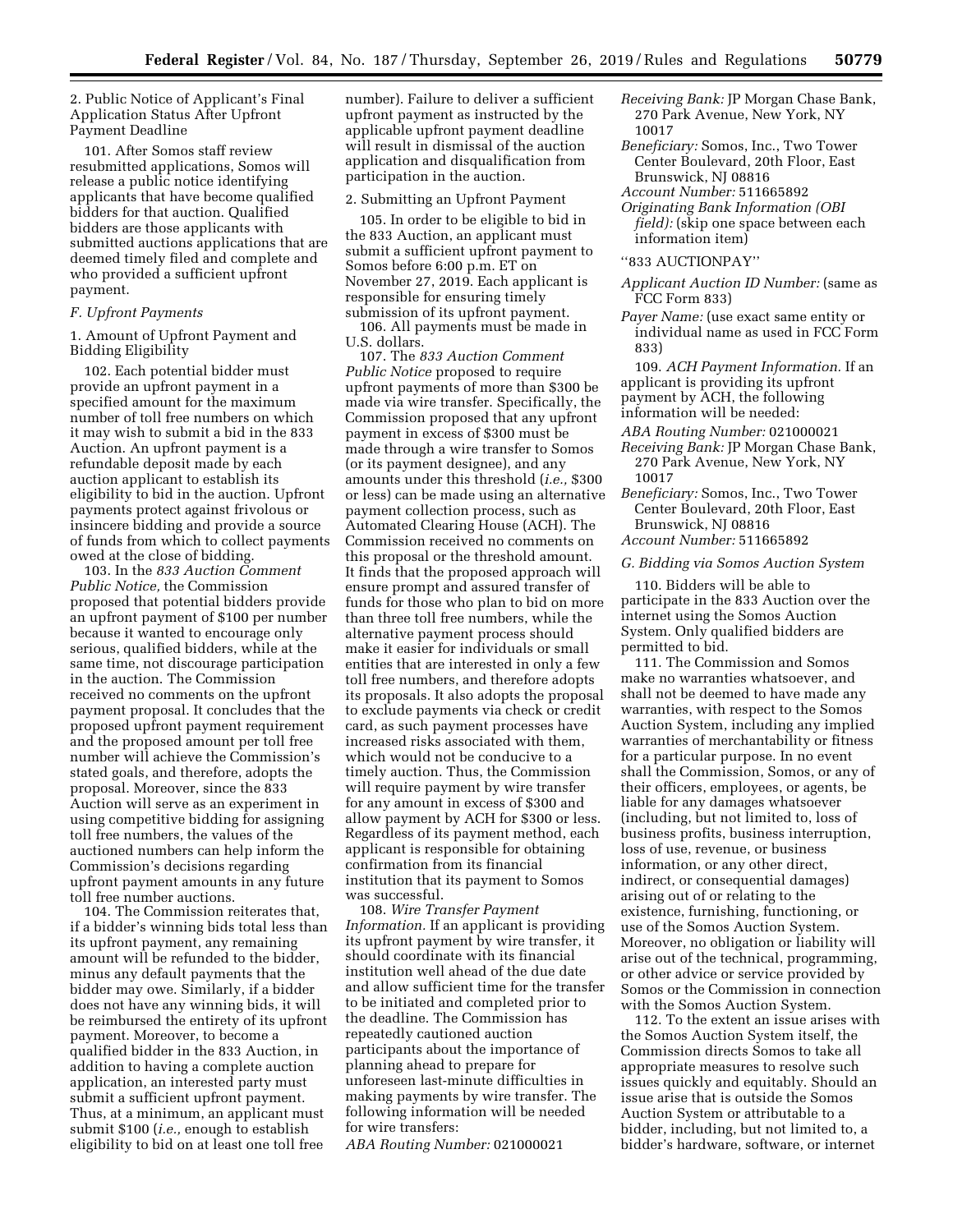access problem that prevents the bidder from submitting a bid prior to the end of the bidding round, Somos (and the Commission) shall have no obligation to resolve or remediate such an issue on behalf of the bidder. Similarly, if an issue arises due to bidder error using the Somos Auction System, Somos (and the Commission) shall have no obligation to resolve or remediate such an issue on behalf of the bidder. Accordingly, after the close of the bidding round, the results of bid processing will not be altered absent evidence of any failure in the Somos Auction System.

# *H. Fraud Alert*

113. As is the case with many business investment opportunities, some unscrupulous entrepreneurs may attempt to use the 833 Auction to deceive and defraud unsuspecting investors. Common warning signals of fraud include the following:

• The first contact is a ''cold call'' from a telemarketer or is made in response to an inquiry prompted by a radio or television infomercial.

• The offering materials used to invest in the venture appear to be targeted at IRA funds, for example, by including all documents and papers needed for the transfer of funds maintained in IRA accounts.

• The amount of investment is less than \$25,000.

• The sales representative makes verbal representations that (a) the Internal Revenue Service, Federal Trade Commission (FTC), Securities and Exchange Commission (SEC), FCC, or other government agency has approved the investment; (b) the investment is not subject to state or Federal securities laws; or (c) the investment will yield unrealistically high short-term profits. In addition, the offering materials often include copies of actual FCC releases, or quotes from FCC personnel, giving the appearance of FCC knowledge or approval of the solicitation.

114. Information about deceptive telemarketing investment schemes is available from the FCC as well as the FTC and SEC. Additional sources of information for potential bidders and investors may be obtained from the following sources:

- The FCC's Consumer Call Center at (888) 225–5322 or by visiting *[https://](https://www.fcc.gov/general/frauds-scams-and-alerts-guides) [www.fcc.gov/general/frauds-scams](https://www.fcc.gov/general/frauds-scams-and-alerts-guides)[and-alerts-guides](https://www.fcc.gov/general/frauds-scams-and-alerts-guides)*
- the FTC at (877) FTC–HELP ((877) 382–4357) or by visiting *[http://](http://ftc.gov/bcp/edu/pubs/consumer/invest/inv03.shtm) [ftc.gov/bcp/edu/pubs/consumer/](http://ftc.gov/bcp/edu/pubs/consumer/invest/inv03.shtm)  [invest/inv03.shtm](http://ftc.gov/bcp/edu/pubs/consumer/invest/inv03.shtm)*
- the SEC at (202) 942–7040 or by visiting *<https://www.sec.gov/investor>*

115. Complaints about specific deceptive telemarketing investment schemes should be directed to the FTC, the SEC, or the National Fraud Information Center at (202) 835–0618.

## **V. Bidding in the 833 Auction**

#### *A. Auction Design*

116. The Commission decided in the *Toll Free Assignment Modernization Order* that the 833 Auction will be conducted as a single round, sealed-bid auction. All numbers will be available simultaneously for bidding during the round, with the winning bid for each number determined solely by bids for that number, independent of the bids for any other number. Moreover, the Commission also chose to use a Vickrey auction, in which the amount paid by the winning bidder is determined by the second-highest bid. Therefore, in the 833 Auction, the winning bidder for each 833 number will be the bidder that submits the highest bid and it will pay the second-highest bid amount for that number.

117. In the event that a toll free number receives only one bid, the right to use the toll free number will be awarded to the bidder submitting the sole bid and the bidder will not be required to pay anything to acquire the rights to the toll free number because there was no second-highest bid. The Commission proposed this procedure in the *833 Auction Comment Public Notice*  and received no comments on it. Because it is consistent with using a Vickrey auction, the Commission adopts the proposed procedure for any number in the 833 Auction that receives only one bid. The fact that the winning bidder in this scenario will not be required to pay anything to acquire the rights to the toll free number does not relieve the obligation to pay any other fees, including regulatory fees to the Commission.

118. To provide for the possibility of tied bids, the Commission directs Somos to assign a pseudo-random number to each bid for each toll free number submitted to the 833 Auction. In the event that a toll free number receives two or more tied bids for the highest amount, the winning bidder will be the one with the highest pseudorandom number among the bidders that submitted the tied highest bids. The Commission proposed in the *833 Auction Comment Public Notice* using the pseudo-random number to break tied bids and received no comments on it. It also received no comments on the proposal that, in the case of tied bids, the second highest bid amount to be paid by the winning bidder would be

the same amount as the winning's placed bid (*i.e.,* the tied bid amount). The Commission finds these adopted procedures consistent with the Vickrey auction design and therefore adopts them as proposed.

#### *B. Auction Structure*

#### 1. Bidding Format and Period

119. The format for the 833 Auction will consist of one bidding round. As noted in the *833 Auction Comment Public Notice,* the single round will occur on one day and the Commission anticipates that the round will be open for several hours. The Commission received no comments on the bidding format or bidding period. It directs Somos, in consultation with the Commission, to announce the actual start and finish time of the bidding round at least one week before the start of the auction (*i.e.,* by December 10, 2019). This approach should provide certainty to the bidders, while providing Somos with flexibility to adjust the bidding depending on the number of qualified bidders.

120. In the *833 Auction Comment Public Notice,* the Commission recognized that, because this auction could involve large numbers of bids and the round will be open for several hours, it does not expect that telephone bidding will available in the 833 Auction. The Commission received no comments on this procedure. In the absence of objection and for ease of auction efficiency, the Commission directs Somos to conduct bidding via the internet. While Somos should have telephonic support available to help bidders, the bids must be submitted online. Therefore, bidders are strongly encouraged to formulate back-up contingencies to make sure they can submit their bids online during the bidding round.

2. Information Relating to Auction Delay, Suspension, or Cancellation

121. The Commission adopts the proposal in the *833 Auction Comment Public Notice* that, by public notice or by announcement during the auction, the Commission, or Somos in consultation with the Commission, may delay or suspend the auction in the event of a natural disaster, technical failures, administrative or weather necessity, evidence of an auction security breach or unlawful bidding activity, or for any other reason that affects the fair and efficient conduct of competitive bidding. In such cases, the Commission directs Somos to consult with Commission staff about resuming, rescheduling, or canceling the auction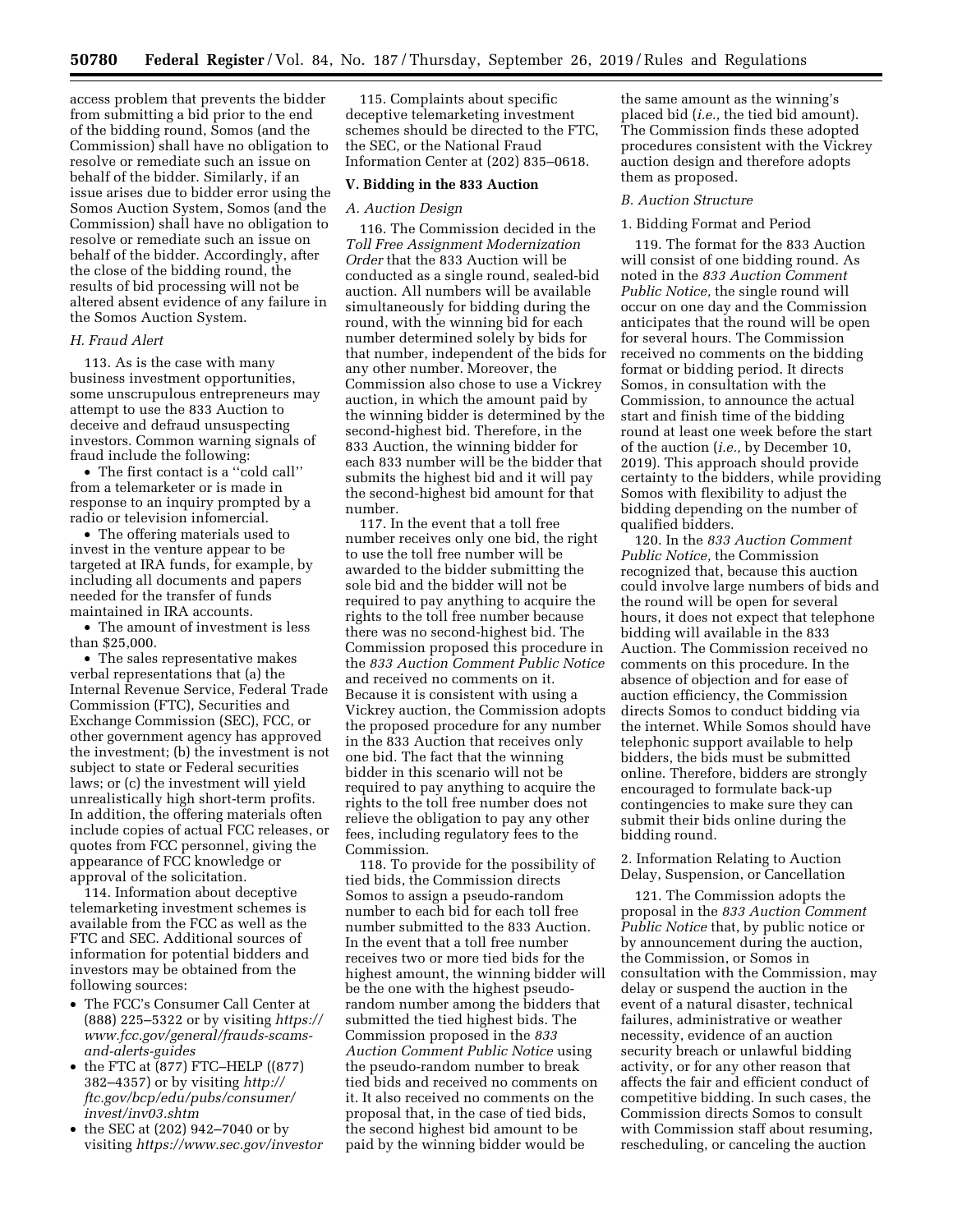in its entirety. If the bidding is delayed or suspended, the Commission may direct Somos to resume the auction starting from the beginning of the scheduled bidding round or for a shorter period, or cancel the auction in its entirety. The Commission will exercise this authority solely at its discretion.

## *C. Bidding Procedures*

# 1. Bidding Eligibility

122. To be eligible to bid in the 833 Auction, an applicant must submit a sufficient and timely upfront payment. The amount of the applicant's upfront payment will determine its bidding eligibility—*i.e.,* a qualified bidder may submit only the number of bids reflected in its upfront payment. To help illustrate this point: If an applicant were to select 50 numbers on its application but submits an upfront payment of only \$1,000, it would be able to place bids on only 10 numbers (based on an upfront payment of \$100 per number).

123. If a qualified bidder attempts to place more bids than its bidding eligibility allows, its entire bid submission will be rejected and the bidder will be given a warning and an opportunity to fix its bids and resubmit. Neither Somos nor the Commission, however, are responsible for bids submitted in which the bidder has exceeded its bidding eligibility. Thus, bidders are strongly encouraged submit their bids well before the end of the single round to account for any issues that may arise.

## 2. Bid Amounts

124. The Commission adopts the proposal in the *833 Auction Comment Public Notice* to allow bids only in whole dollar amounts. The Commission directs Somos to provide more detailed instructions on how qualified bidders should submit bids and an opportunity to practice the bid upload process. Bidders are encouraged to become familiar with the process well in advance of the bidding round.

#### 3. Bid Removal

125. A bidder will have the ability to remove any bid(s) that it has placed before the end of the round. The Commission directs Somos to provide specific instructions on how a bidder may do this. If a bidder removes any bid that it has placed before the end of the round, it will not be considered. Once the single round of bidding closes, a bidder may no longer remove, or otherwise withdraw, any of its bids.

## **VI. Post-Auction Procedures**

## *A. Public Notice Announcing Winning Bidders*

126. In the *Toll Free Assignment Modernization Order,* the Commission stated that, once the bidding concluded, it would release a public notice identifying the winning bidders and establishing the deadline for making final payment for winning bids. The Commission also stated in the *Toll Free Assignment Modernization Order* that the public notice would also explain how unsold inventory will be assigned after the 833 Auction.

127. In the *833 Auction Comment Public Notice,* the Commission included, among the various duties that Somos, as the auctioneer, will perform, the task of announcing the winning bidders. Because Somos will be the entity that will accept and process the bids for the 833 Auction, the Commission reiterates that Somos will announce the winning bids.

128. As for any toll free number offered in the 833 Auction that (i) was not selected on any auction application, (ii) did not receive a bid, or (iii) received one or more bids but the winning bidder defaulted, the Commission will issue a decision on how it will assign such numbers once it reviews the complete results of the 833 Auction. Two commenters advocate, in the case of defaulted bids, that the Commission offer the toll free number to the second highest bidder. The Commission defers until after the auction any decision on how to handle any numbers offered in the 833 Auction with no bid or where the winning bidder defaulted. Once the Commission has all the information available on the 833 Auction experiment, it can better assess how to handle these numbers.

## *B. Final Payments*

129. Each winning bidder must submit the full payment for its winning bid(s) within 10 business days following release of the public notice announcing the winning bidders. Similar to the final payment procedures in Commission spectrum auctions, the Commission will allow a winning bidder to make its final payment within five additional business days after the applicable deadline, provided it also pays a late fee of 5 percent of the winning bid. The Commission also adopts the proposal in the *833 Auction Comment Public Notice*  that a winning bidder will declared in default and subject to the applicable default payment if it misses the final payment deadline and also fails to remit the required payment (plus the

applicable late fee) by the end of the late payment period.

130. Like upfront payments, final payments must be made in U.S. dollars and will be submitted to Somos. Moreover, the Commission adopts the proposal in the *833 Auction Comment Public Notice* to require final payments in excess of \$300 to be made through a wire transfer to Somos (or its payment designee) and any amounts under this threshold (*i.e.,* \$300 or less) can be made using ACH. Winning bidders can also use a wire transfer to submit final payments of \$300 or less, but also have the option to use ACH. As with allowing ACH for upfront payments below a certain threshold, this alternative payment process should make it easier for individuals or small entities that are the winning bidders for only a few toll free numbers, while ensuring prompt and assured payment of funds for those who had winning bids that exceed the \$300 threshold. Moreover, as noted in the *833 Auction Comment Public Notice,* the Commission proposed to specifically exclude payments via check or credit card, as such payment processes have increased risks associated with them, which may not be conducive to a timely post-auction process. For these reasons, the Commission adopts the proposal and only allows winning bidders to use ACH as an alternative to wire transfers for their final payments.

#### *C. Refunds*

131. The Commission directs Somos to return any refunds of upfront payments (minus any final payments and any default payments) within 10 business days after the late final payment deadline (*i.e.,* within 25 business days of the public notice announcing winning bidders). All refunds of upfront payment balances will be returned to the payer of record unless the payer submits written authorization to Somos instructing otherwise.

### *D. Auction Default Payments*

132. If a winning bidder fails to make full payment on its bid or otherwise defaults for any reason, it will be subject to a default payment of 35 percent of the defaulted bid. In the *Toll Free Assignment Modernization Order,* the Commission stated that it expected that the procedures for handling defaults be modeled on those used in the Commission's spectrum auctions, but would defer the decision until the preauction process. In the *833 Auction Comment Public Notice,* the Commission proposed basing the default payment for the 833 Auction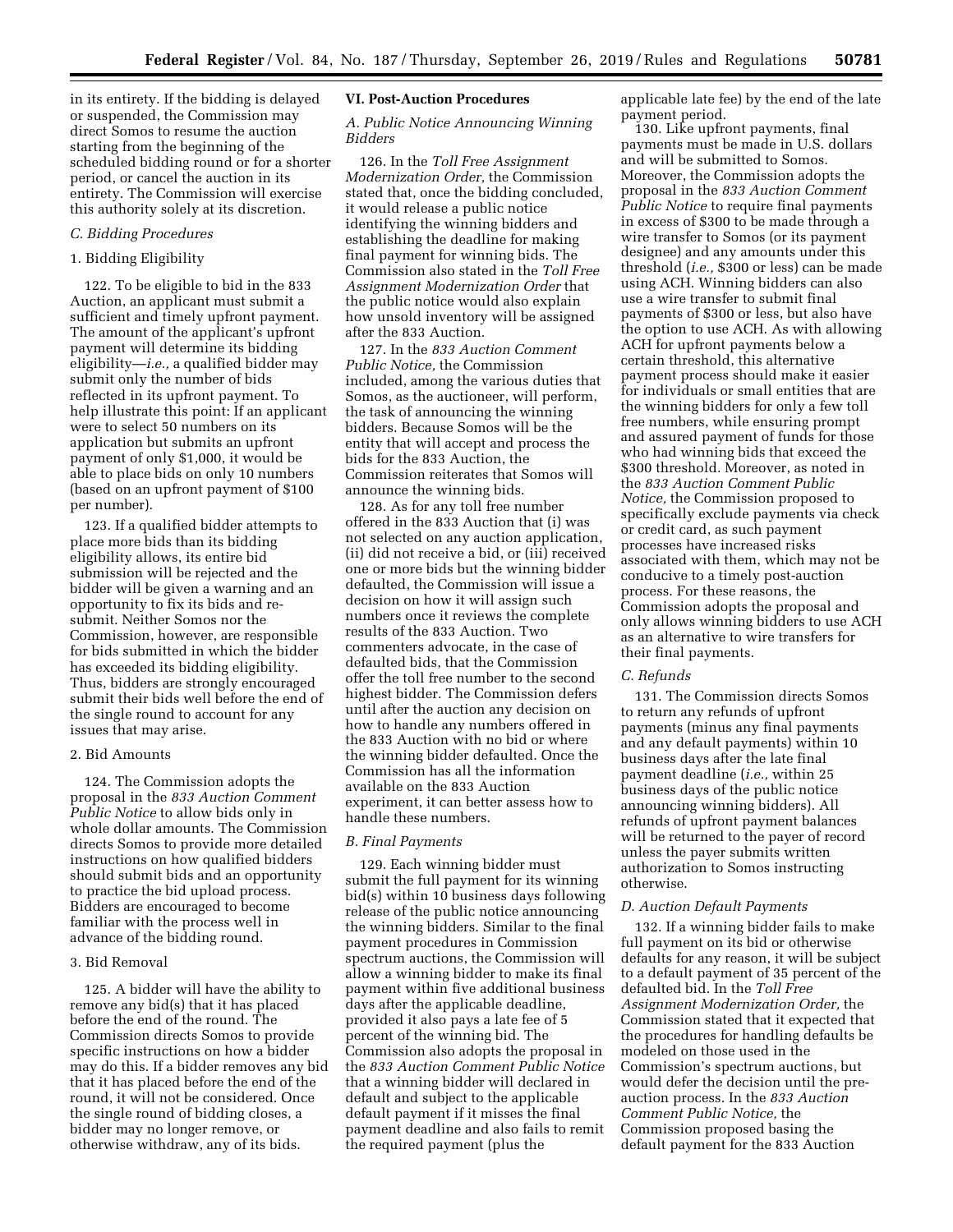only on a percentage of the defaulted amount, since the Commission has not yet decided if there will be a subsequent auction of toll free numbers. Specifically, the *833 Auction Comment Public Notice* proposed a default payment of 35 percent of the defaulted bid, noting that the default percentage is higher than in most of Commission spectrum auctions to compensate for the absence of a deficiency portion of the default payment. The Commission received no comments on the proposed default procedures or percentage. Because the proposed procedure should sufficiently discourage insincere bidding and default, the Commission adopts both the proposed default procedure and default percentage. Moreover, if a default involves gross misconduct, misrepresentation, or bad faith by an applicant, the Commission may declare the applicant and its principals ineligible to bid in future auctions and may take any other action that it deems necessary, including forfeiture of their upfront payment and institution of proceedings to revoke any existing FCC authorizations held by the applicant.

# *E. Reserving Toll Free Numbers/ Declaring a RespOrg*

133. Any potential subscriber that directly participates in the 833 Auction and is a winning bidder must work with a RespOrg after the auction to reserve a number in the Toll Free Database in accordance with § 52.101 of the Commission's rules. The Commission adopts the proposal in the *833 Auction Comment Public Notice* to require such declaration within 15 business days after the public notice announcing the winning bidders. If a winning bidder experiences problems working with RespOrgs such that it would be unable through no fault of its own to meet this deadline, it could report the problems to Somos, which will hold the number while these issues are resolved, and request waiver of the 15 business day deadline, consistent with the Commission's existing waiver standard.

## *F. Secondary Market Considerations*

134. The secondary market, allowing the sale of numbers assigned during the 833 Auction, is a key component of the auction and the Commission's overall toll free assignment modernization efforts. As the Commission explained in the *Toll Free Assignment Modernization Order,* a secondary market ''promotes the efficient operation of an auction'' and, consistent with its goal of promoting a market-based approach to toll free number assignment, helps ensure that numbers are assigned to

those parties who can most efficiently use them. The Commission thus adopts procedures to allow for a secondary market for those 833 toll free numbers assigned via competitive bidding.

135. To evaluate the operation of this new secondary market, and consistent with the requirement established in the *Toll Free Assignment Modernization Order,* the Commission directs Somos to collect and maintain information on the parties involved in the secondary market transactions and make that information available to the Commission. Based on the proposal in the *833 Auction Comment Public Notice,* and the comments filed in the record, the Commission determines that RespOrgs must submit the information specified below about the parties involved in post-auction secondary market transactions involving their subscribers to Somos within 60 days of the RespOrg's actual knowledge of the transaction. This requirement will be included in Somos's tariff.

136. As an initial matter, the Commission permits parties to acquire and transfer the rights to use all numbers that were assigned via the 833 Auction. Two commenters argue that only 833 numbers that receive multiple bids at auction should be able to be bought and sold in the secondary market. Only one commenter explains the rationale for this argument: CenturyLink claims that the Commission should limit the secondary market in this way because, by allowing every auctioned number to be transferred on the secondary market, the Commission would ''afford[ ] a special status and related reporting requirements to numbers based on competitive interest that was fleeting and not demonstrated at the auction.'' But CenturyLink misunderstands why the Commission chose to liberalize its secondary market rules for numbers assigned at auction in the first place. The Commission created an exception to the secondary market rules for numbers assigned via competitive bidding to ''promote[ ] the efficient operation of an auction'' because it ''allows subscribers to purchase or sell numbers in response to the outcome of the auction, and limits pre-auction costs associated with estimating which—and how many—numbers a bidder may win.'' The proposed limitation would create uncertainty for prospective bidders about whether they will be able to transfer in the secondary market a given number on which they wish to bid and therefore it would frustrate this purpose. The Commission finds no reason to limit the ability of parties to buy and sell numbers in the secondary

market beyond what was set forth in the *Toll Free Assignment Modernization Order.* 

137. Consistent with the proposal in the *833 Auction Comment Public Notice,* the Commission directs Somos to collect information regarding secondary market transactions. Specifically, the Commission directs Somos to collect contact information of both parties to a transaction including (i) name, (ii) address, (iii) email address, and (iv) phone number. This information will allow the Commission to fully evaluate the operation of the secondary market and will promote certainty and combat fraud in the marketplace by keeping track of change of title, both of which are important components to this toll free number auction experiment. The Commission does not, however, require Somos to collect information on the sale date and price. After reviewing the record, the Commission is persuaded by commenters who argue that subscribers may be hesitant to share sensitive business information such as the sale price, and it is not the Commission's intent with the reporting requirement to impede the robust operation of the secondary market. One commenter contends that the *833 Auction Comment Public Notice,* as it relates to the data collection and reporting obligation, ''leaves some basic definitional problems unresolved.'' This obligation extends to transactions which would violate the Commission's brokering rule but are allowed by the exception for numbers assigned via competitive bidding. Put differently, covered transactions are those which result in the reassignment of an 833 number from one subscriber to another, bypassing the spare pool, which would have violated the Commission's prior first-come, firstserved rule.

138. The *Toll Free Assignment Modernization Order* established a requirement that RespOrgs report the required secondary market transaction information to Somos. To implement this requirement and incentivize RespOrgs to provide this information promptly, the *833 Auction Comment Public Notice* proposed that RespOrgs must submit this information to Somos within 60 days of a transaction, against the penalty of denying access to the Toll Free Database until the information is reported, which would be included in the Somos tariff. The Commission adopts this proposal, with the modification based on the record that a RespOrg has 60 days from the time it has actual knowledge of the transaction within which to report the required information. The Commission further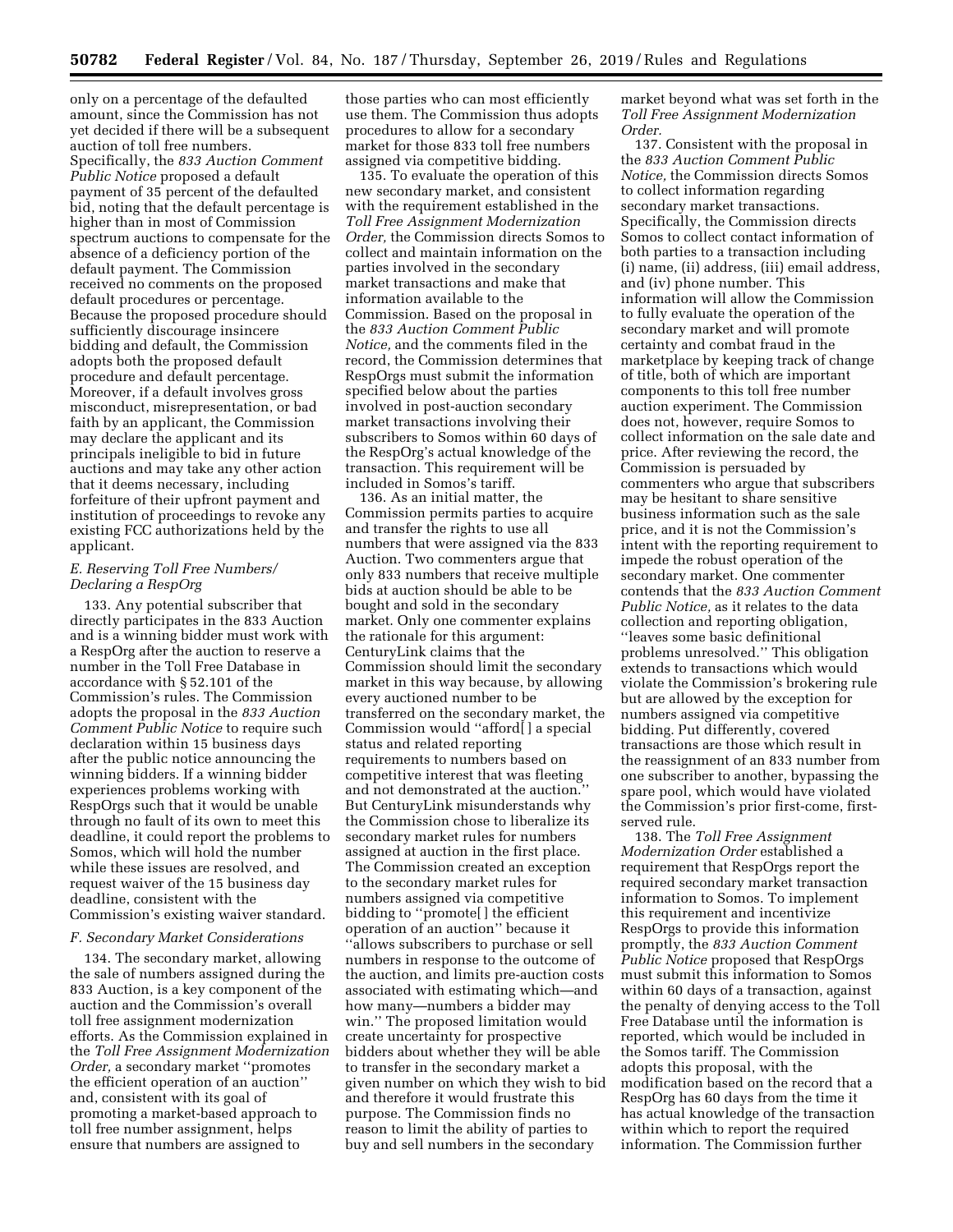adopts the proposal to allow a RespOrg to withhold service from a subscriber until it receives the necessary information. Finally, the Commission clarifies that, in the case of a transfer of a number that is also accompanied by a change of RespOrg, this obligation only applies to the RespOrg providing service to the purchasing subscriber.

139. The Commission is convinced by RespOrg commenters that they may not have reason to know of a secondary market transaction by one of their subscribers in all instances. To address this concern, the Commission provides RespOrgs 60 days from the date of actual knowledge of a transaction to report the information noted above about the secondary market transaction, rather than 60 days from the date of the transaction itself. This change in when the reporting obligation is triggered will avoid a situation in which a RespOrg is denied access to the Toll Free Database for a transaction of which it is unaware. The Commission nonetheless expects RespOrgs to exercise due diligence in monitoring secondary market transactions involving their subscribers.

140. RespOrg commenters argue that this requirement places too large of a burden on RespOrgs because the penalty for non-reporting is too harsh. The Commission disagrees. The Commission believes that the actual knowledge standard adopted reasonably moderates the penalty; the penalty is not triggered until a RespOrg has actual knowledge of a secondary market transaction for 60 days yet nonetheless fails to meet its obligation to report the transaction. In such a situation, the Commission finds the penalty appropriate, given its interest in tracking and analyzing the secondary market in toll free numbers during this experiment. The Commission also concludes that the actual knowledge standard negates the need for Somos to provide RespOrgs a 30-day cure period prior to imposing the penalty; the cure period was a response to the concern that RespOrgs may not know that a secondary market transaction occurred, which is obviated by the adoption of an actual knowledge standard. Further, the penalty for nonreporting is removed when a RespOrg provides Somos with the necessary transaction information. The Commission declines to go further and place an affirmative obligation on subscribers to report secondary market transaction information to Somos, as some commenters suggest, because such an obligation was not contemplated in the *Toll Free Assignment Modernization Order.* And because the Commission does not find this obligation to be overly burdensome for RespOrgs, it declines to

adopt alternative approaches suggested in the record.

# **VII. Procedural Matters**

### *A. Paperwork Reduction Act*

141. This document implements the information collections adopted in the *Toll Free Assignment Modernization Order* and contains additional information collection(s) subject to the Paperwork Reduction Act of 1995 (PRA), Public Law 104–13. The Commission is currently seeking PRA approval for information collections related to the auction application process and the secondary market. In the present document, and its related information collection, the Commission requires the following information from potential bidders: (1) Applicant contact and other details; (2) direct ownership interests; (3) indirect ownership interests; (4) real parties in interests; (5) FCC-regulated entities or applicants for a FCC license in which the applicant, any real party in interest, or any direct interest holder of 10 percent or greater owns 10 percent or more stock; (7) whether the applicant is bidding on behalf of other entities; (8) disclosure of any allowable bidding arrangements; (9) the toll free numbers on which the applicant wishes to bid; and (10) any other exhibits or documentation the applicant deems necessary to apply to bid in the auction. Without this collected information, neither the Commission nor Somos (on the Commission's behalf) can hold the 833 Auction, nor can potential bidders participate in it.

142. In addition, with respect to post auction secondary market transactions, Somos will collect contact information on the Commission's behalf from parties to secondary market transactions. This information will allow the Commission to fully evaluate the operation of the secondary market, which is an important component to this toll free number auction experiment.

### *B. Congressional Review Act*

143. The Commission will send a copy of the *833 Auction Procedures Public Notice,* including the Supplemental Final Regulatory Flexibility Analysis, in a report to Congress and the Government Accountability Office pursuant to the Congressional Review Act.

# *C. Supplemental Final Regulatory Flexibility Analysis*

144. As required by the Regulatory Flexibility Act of 1980 (RFA), an Initial Regulatory Flexibility Analysis was incorporated in the Notice of Proposed

Rulemaking in the *Toll Free Assignment Modernization Order,* 82 FR 47669, Oct. 13, 2017, pursuant to which the 833 Auction will be conducted. A Supplemental Initial Regulatory Flexibility Analysis (Supplemental IRFA) was incorporated in the *833 Auction Comment Public Notice.* The Commission sought written public comments on the Supplemental IRFA. No comments were filed addressing the Supplemental IRFA. A Final Regulatory Flexibility Analysis (FRFA) was also incorporated in the *Toll Free Assignment Modernization Order.* The Supplemental Final Regulatory Flexibility Analysis (Supplemental FRFA) in the *833 Auction Procedures Public Notice* supplements the FRFA to reflect the actions taken in the *833 Auction Procedures Public Notice* and conforms to the RFA.

145. *Need for, and Objectives of, the Public Notice.* The *833 Auction Procedures Public Notice* implements the auction procedures to be used by the Commission and Somos for competitive bidding in the 833 Auction for certain toll free numbers in the 833 code. The procedures adopted for the 833 Auction seek to balance three goals: (1) Promoting competition in the auction; (2) avoiding undue burdens on the applicants; and (3) assigning the 833 toll free numbers as expeditiously as possible. Moreover, the *833 Auction Procedures Public Notice* provides an overview of the procedures, auction dates and deadlines, requirements for participants, terms and conditions governing the 833 Auction and the postauction requirements and payment processes.

146. To promote an efficient and fair administration of the competitive bidding process that will benefit all 833 Auction participants, including small entities, the Commission adopts the following procedures:

• Allow potential subscribers to participate in the 833 Auction either through a RespOrg that will bid on all the numbers in which the subscriber is interested in acquiring, or by submitting its own application and bidding for all the numbers in which it is interested;

• require each applicant in the 833 Auction to certify that (1) if it is bidding on its own behalf, it is also not participating in the auction through another entity and/or, if it is bidding on behalf of potential subscribers that it is not aware that the potential subscriber(s) are participating through another applicant; and (2) it, or any commonly-controlled entity, is not submitting multiple applications in the 833 Auction, utilizing the Commission's definitions for control adopted for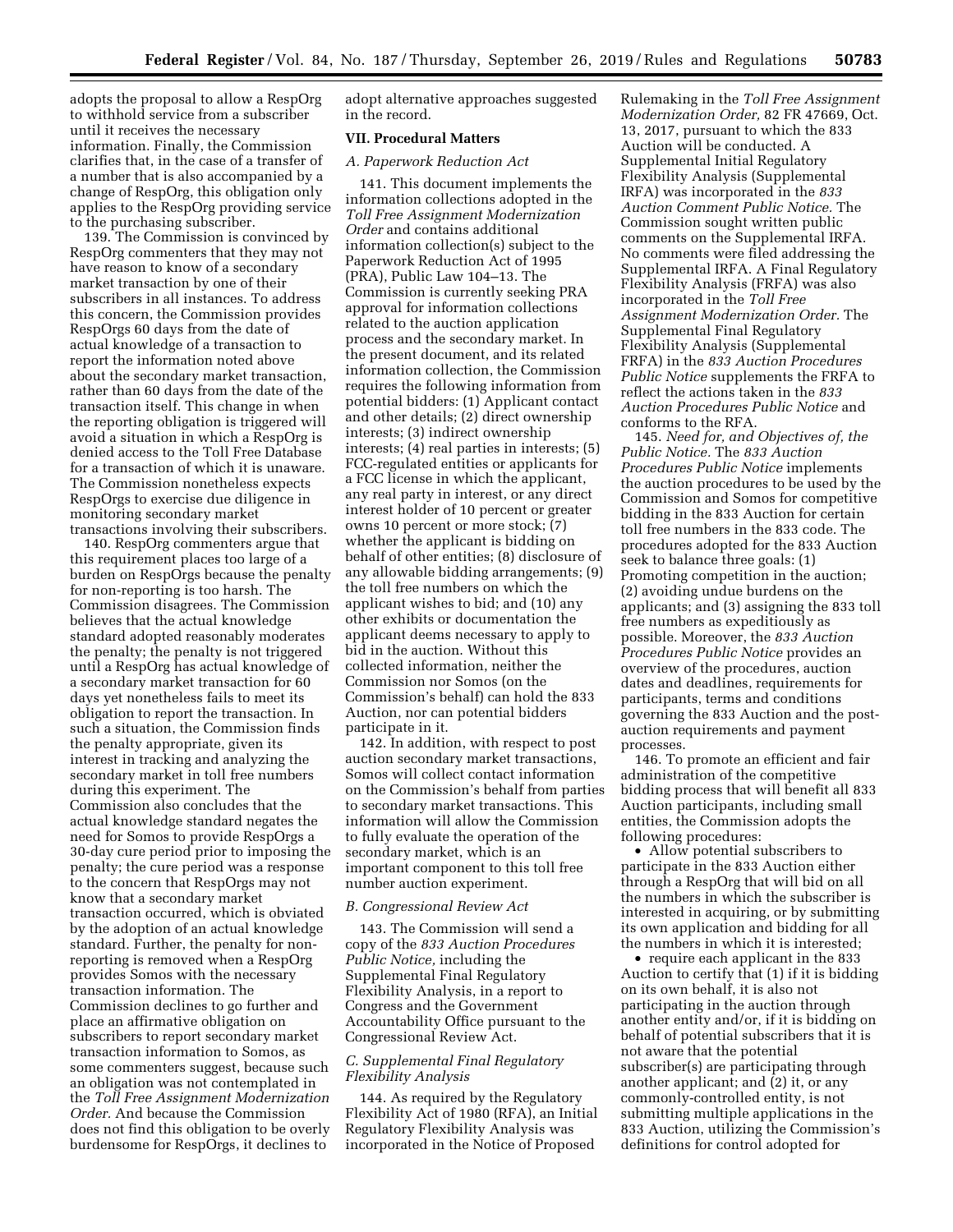similar purposes in its spectrum auctions;

• prohibit each applicant in the 833 Auction from cooperating or collaborating with any other applicant with respect to its own, or one another's, or any other competing applicant's bids or bidding strategies, and will be prohibited from communicating with any other applicant in any manner the substance of its own, or one another's, or any other competing applicant's bids or bidding strategies (including the post-auction market for toll free numbers);

• prohibit certain agreements between applicants (whether the applicants are RespOrgs or potential subscribers) in the 833 Auction, and certain auction-related agreements among RespOrgs even where only one of the RespOrgs is an applicant in the 833 Auction;

• require any applicant RespOrg that bids for a potential subscriber to acquire a letter of authorization from the potential subscriber;

• require applicants to first acquire an ''Auction ID'' from Somos, which will verify the potential applicant's identity, and if any entity cannot be verified through the Somos verification process, it must then participate through a RespOrg;

• require each applicant, on its auction application, (1) identify each number on which it wishes to be able to bid and, for each number, the party (either itself or another entity) for which it is bidding, (2) provide the same level of ownership disclosure required in Commission auctions, (3) disclose any auction-related agreement, and (4) certify that it is not currently in default or delinquent on a non-tax debt to the Federal Government;

• for determining the winning bidder on tied bids for a toll free number, use a pseudorandom number assigned to each bid, and for only one bid received for a toll free number, assign the sole bidder the number and require no payment;

• conduct the 833 Auction using procedures for limited information disclosure;

• require potential bidders provide an upfront payment of \$100 per number, and treat all funds that a RespOrg submits as an upfront payment in the auction (regardless of whether the funds came from the RespOrg or a potential subscriber for which the RespOrg is bidding) as the upfront payment of the RespOrg that will be used to offset the final payment obligation for any winning bids of the RespOrg;

• establish a default payment of 35 percent of the defaulted bid;

• require full payment within 10 business days following release of the public notice of the winning bids, or full payment plus a 5 percent late fee, within five additional business days;

• require any potential subscriber that directly participates in the 833 Auction and is a winning bidder to declare its intent to work with a specific RespOrg within 15 business days following release of the public notice of winning bids; and

• require Somos to collect additional information on secondary markets and require RespOrgs submit all required data about post-auction secondary market transactions within 60 days of the RespOrg's knowledge of a transaction.

147. *Summary of Significant Issues Raised by Public Comments in Response to Supplemental IRFA.* There were no comments filed that addressed the procedures and policies proposed in the Supplemental IRFA.

148. *Response to Comments by the Chief Counsel for Advocacy of the Small Business Administration.* Pursuant to the Small Business Jobs Act of 2010, which amended the RFA, the Commission is required to respond to any comment filed by the Chief Counsel for Advocacy of the Small Business Administration (SBA) and to provide a detailed statement of any change made to the proposed procedures as a result of those comments. The Chief Counsel did not file any comments in response to the proposed procedures in the *833 Auction Comment Public Notice.* 

149. *Description and Estimate of the Number of Small Entities to Which the Procedures Will Apply.* The RFA directs agencies to provide a description of, and, where feasible, an estimate of the number of small entities that may be affected by the procedures adopted herein. The RFA generally defines the term ''small entity'' as having the same meaning as the terms ''small business,'' ''small organization,'' and ''small governmental jurisdiction.'' In addition, the term ''small business'' has the same meaning as the term ''small business concern'' under the Small Business Act. A ''small business concern'' is one which: (1) Is independently owned and operated; (2) is not dominant in its field of operation; and (3) satisfies any additional criteria established by the SBA.''

150. As noted above, FRFA was incorporated in the *Toll Free Assignment Modernization Order.* In that analysis, the Commission described in detail the small entities that might be significantly affected. In the *833 Auction Procedures Public Notice,* the Commission incorporates by reference

the descriptions and estimates of the number of small entities from the previous FRFA in the *Toll Free Assignment Modernization Order* in WC Docket No. 17–192.

151. *Description of Projected Reporting, Recordkeeping, and Other Compliance Requirements for Small Entities.* The Commission designed the auction application process itself to minimize reporting and compliance requirements for applicants, including small business applicants. Parties desiring to participate in the 833 Auction must file an application in which they certify under penalty of perjury as to their qualifications. Eligibility to participate in bidding is based on an applicant's auction application and certifications, as well as its upfront payment. The Commission decided in the *Toll Free Assignment Modernization Order* that it will not require applicants to submit a long-form application after the conclusion of the 833 Auction, given the lack of need to verify winning bidders' qualifications in this context and to limit the administrative burden on bidders, including small business entities.

152. The *833 Auction Procedures Public Notice* provides instructions for each 833 Auction applicant to maintain the accuracy of its respective auction application electronically using the Somos Auction System and/or by direct communication with Somos. More specifically, small entities and other 833 Auction applicants will be qualified to bid in the auction only if they comply with the following: (1) Submission of an auction application (FCC Form 833) that is timely and is found to be substantially complete; and (2) timely submission of a sufficient upfront payment. An applicant whose application is found to contain deficiencies will have a limited opportunity during a resubmission window to bring its application into compliance with procedures set forth in the *833 Auction Procedures Public Notice.* 

153. In the second phase of the process, there are additional compliance requirements for winning bidders. As with other winning bidders, any small entity that is a winning bidder will be required to submit the full payment for its winning bid(s) within 10 business days following release of the public notice announcing the winning bidders, or within 15 business days following release of the public notice announcing the winning bidders provided it also pays a late fee of 5 percent of the winning bid.

154. *Steps Taken to Minimize the Significant Economic Impact on Small*